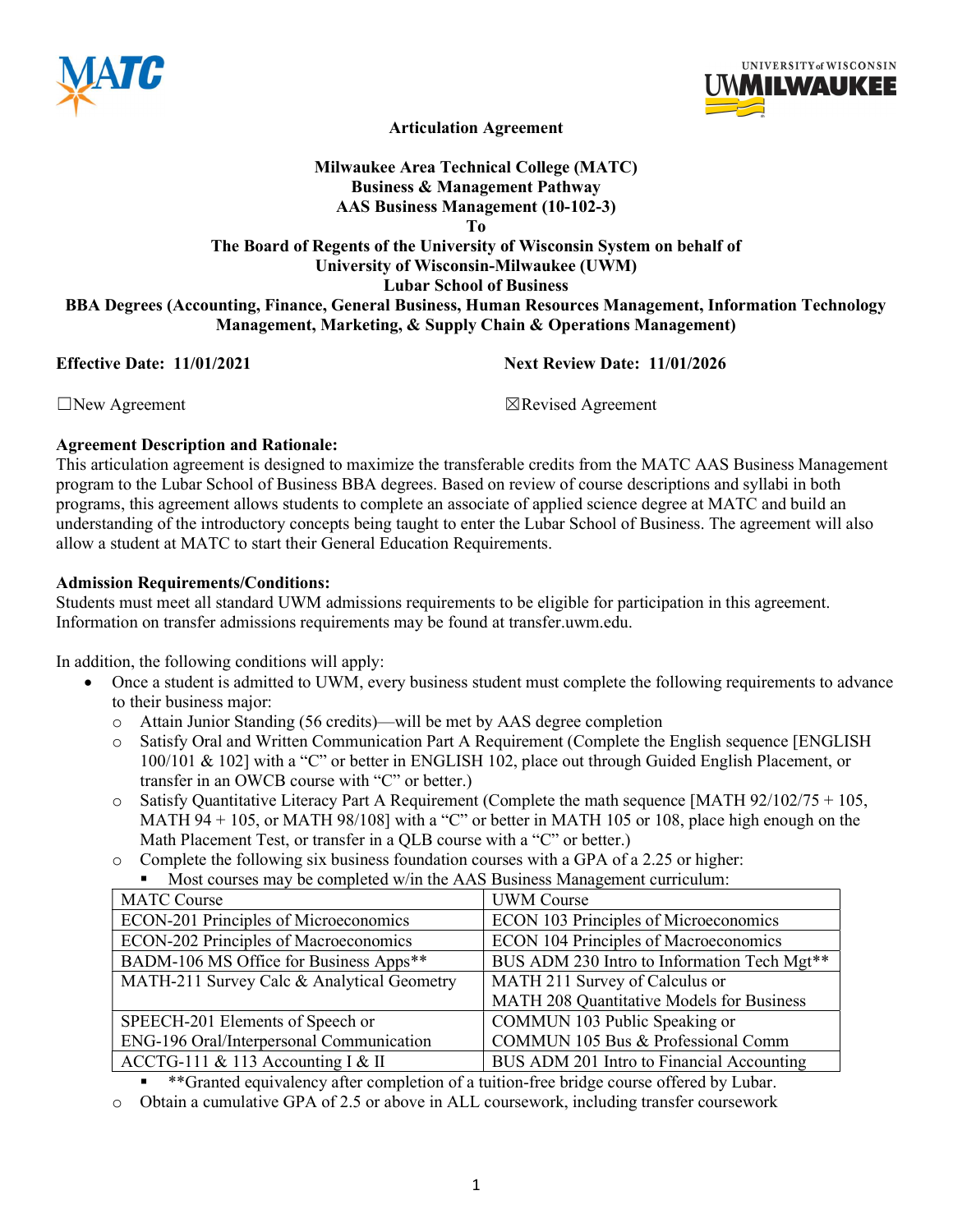If a student does not meet the requirements listed above at the time of transfer, they can still be admitted as a business student; however, they will need to meet all requirements prior to enrolling in upper-division business courses.

## Articulation Transfer Agreement Terms:

The terms of this agreement apply to MATC students who successfully complete the AAS in Business Management, meet the conditions set forth herein for UWM's Lubar School of Business, and enroll in a BBA program.

The Business Management AAS will transfer to UWM's BBA majors in accordance with the following:

- The MATC AAS Business Management degree must be posted on an official transcript in order for this agreement to be applied.
	- o Students actively enrolled in the AAS degree and expecting to complete it prior to enrollment may be admitted under the general terms of this agreement, pending receipt of a final, degree-bearing transcript.
	- o Without associate degree completion, course-by-course transfer rules will be referenced, and some equivalencies identified in this agreement may no longer apply.
- A minimum of 60 credits earned toward the AAS degree will transfer as stipulated in Appendix A.
- Course equivalencies specified in this articulation agreement are subject to change in the event that either curriculum for the AAS degree or BBA programs undergo revision.

All credits applied to associate degree requirements, including credits accepted in transfer or awarded through prior learning assessment, will be recognized by UWM and transfer as applied by the associate degree-awarding institution.

Program-to-program transfer courses/credits are accepted only for the UWM program/degree specified in this agreement. A change of major/degree/program may invalidate these courses/credits for transfer unless they are approved within some other transfer agreement for a different major/degree/program at UWM.

Coursework taken in addition to what is required for the associate degree will be evaluated on a course-by-course basis and transferred in accordance with routine UWM transfer policy. A maximum of 72 credits can be transferred from MATC to UWM. Information on the transferability of specific, non-articulating courses may be found in Transferology (www.transferology.com) or UWM's Transfer Equivalency Database (TED) (ted.uwm.edu). For UWM General Education Requirement (GER) transfer equivalencies, refer to Appendix B.

## Graduation Requirements/Policies:

In addition to meeting all General Education and major requirements, students must satisfy the following to receive a BBA degree in the Lubar School of Business at UWM:

- 2.25 overall GPA (UWM courses only)
	- o 2.50 for Accounting BBA
- 2.25 overall GPA (UWM and all transfer coursework combined)
	- o 2.50 for Accounting BBA
- 2.25 Business and Economics GPA (UWM courses only)
	- o 2.50 for Accounting BBA
- 2.25 Business and Economics GPA (UWM and transfer course work)
	- o 2.50 for Accounting BBA
- A minimum of 30 credits must be completed in residence at UWM.
- A minimum of 12 credits must be completed in residence at UWM in each Business Administration major.
- A minimum of 120 applicable credits are required for graduation for all majors. At least 50% of the business credit hours required for the business degree must be completed at UWM.
- Students must earn their last 30 credits at UWM. BBA degree and major requirements must be completed within 10 years of initial enrollment at UW-Milwaukee. Should students not complete the degree and major within the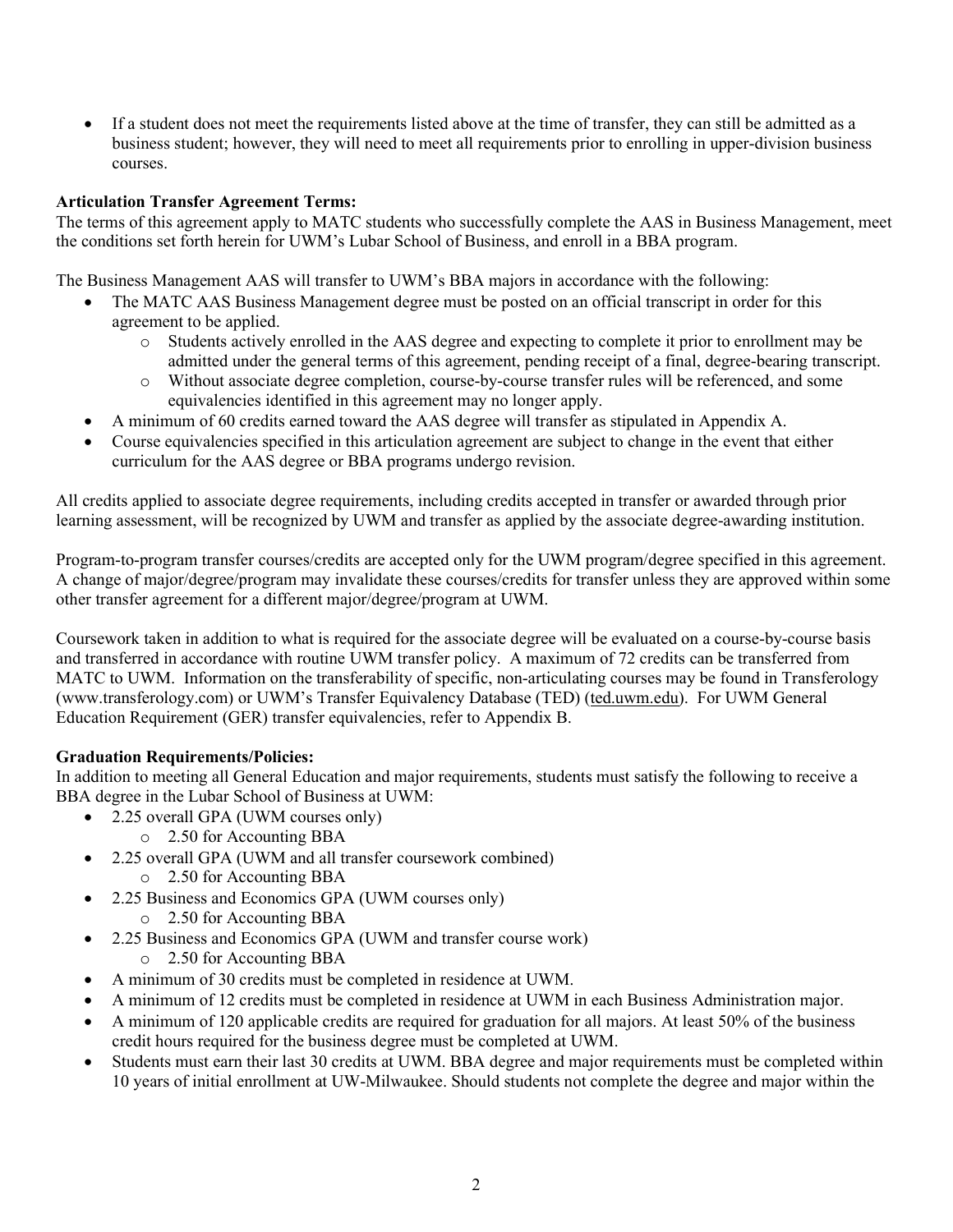10-year time frame, the students will switch to the most current degree and major requirements. A new 10-year time frame would then begin.

Transfer course/credit articulation tables showing how the AAS in Business Management from MATC transfers to UWM's BBA degrees appear in Appendix A. Some coursework may be combined to meet requirements within the BBA majors. Also, some courses that ordinarily do not transfer may do so under the terms of this agreement. Without associate degree completion, some coursework/equivalencies outlined in this agreement may not transfer as indicated.

#### Institutional Commitment:

This agreement is based on curricula in place for the 2020 academic year (see Appendix C). The terms of this agreement may be applied to degrees completed prior to 2021 upon individual review to ensure consistency in the curriculum. This agreement is valid for a period of five years. Both MATC and UWM agree to provide periodic updates in the instance that requirements for either of the programs change. At the end of the effective period, the terms of the agreement will be reviewed, updated as necessary, and continued if agreed upon by both parties.

In the instance either school wishes to end the agreement, 180-day advanced notice is required. Any students who have applied, been admitted, and/or have matriculated while the agreement was active will be allowed to continue under its original terms.

MATC and UWM will make the terms of this agreement public and may develop marketing materials for its promotion. Each institution will provide advising as appropriate to interested students regarding this agreement. The two institutions agree to provide information necessary to aid in the successful transfer of these students and their academic credits.

Both institutions reserve the right to review and approve marketing materials created for the promotion of this agreement and will adhere to stated standards for the use of their respective names and logos. Furthermore, each institution assumes responsibility for communicating and marketing this agreement to its student population. Links to this agreement may be provided and should be maintained regularly, with notification to the other institution.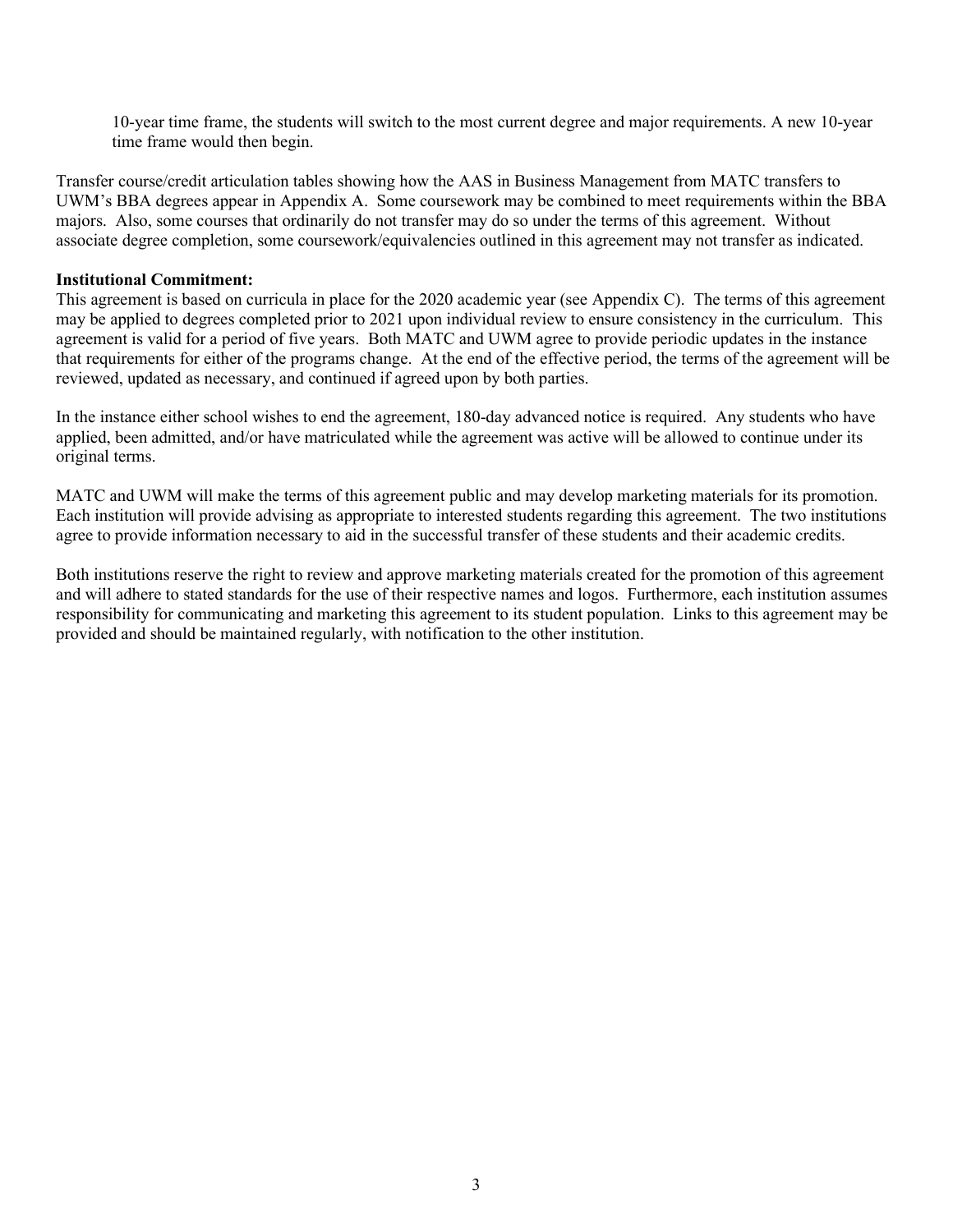#### Approved by:

The Board of Regents of the University of Wisconsin System on behalf of University of Wisconsin-Milwaukee

 $\mathcal{L}_\text{max}$  , and the set of the set of the set of the set of the set of the set of the set of the set of the set of the set of the set of the set of the set of the set of the set of the set of the set of the set of the

 $\mathcal{L}_\text{max}$  and the contract of the contract of the contract of the contract of the contract of the contract of the contract of the contract of the contract of the contract of the contract of the contract of the contrac

#### Signatures on file.

Johannes Britz, Ph.D., Date Provost/Vice Chancellor of Academic Affairs

Kaushal Chari, Ph.D., Date Dean, Lubar School of Business

Milwaukee Area Technical College

Mohammad Dakwar, Ed.D., Date Vice President of Learning

Carl Meredith, M.S., M.D.V., Date Dean, Business & Management Pathway

 $\mathcal{L}_\text{max}$  , and the set of the set of the set of the set of the set of the set of the set of the set of the set of the set of the set of the set of the set of the set of the set of the set of the set of the set of the

 $\mathcal{L}_\text{max}$  and the contract of the contract of the contract of the contract of the contract of the contract of the contract of the contract of the contract of the contract of the contract of the contract of the contrac

Official notices regarding this agreement should be sent to:

University of Wisconsin-Milwaukee

Chris Head Assistant Director of Transfer Services P.O. Box 729 Milwaukee, WI 53201-0729 head@uwm.edu 414-229-2754

Milwaukee Area Technical College

Jonathan Feld Director of Articulation & Transfer 700 West State Street Milwaukee, WI 53233-1443 feldj@matc.edu 414-297-6179

A copy of this agreement will be uploaded to: https://uwm.edu/registrar/students/articulation-agreements/.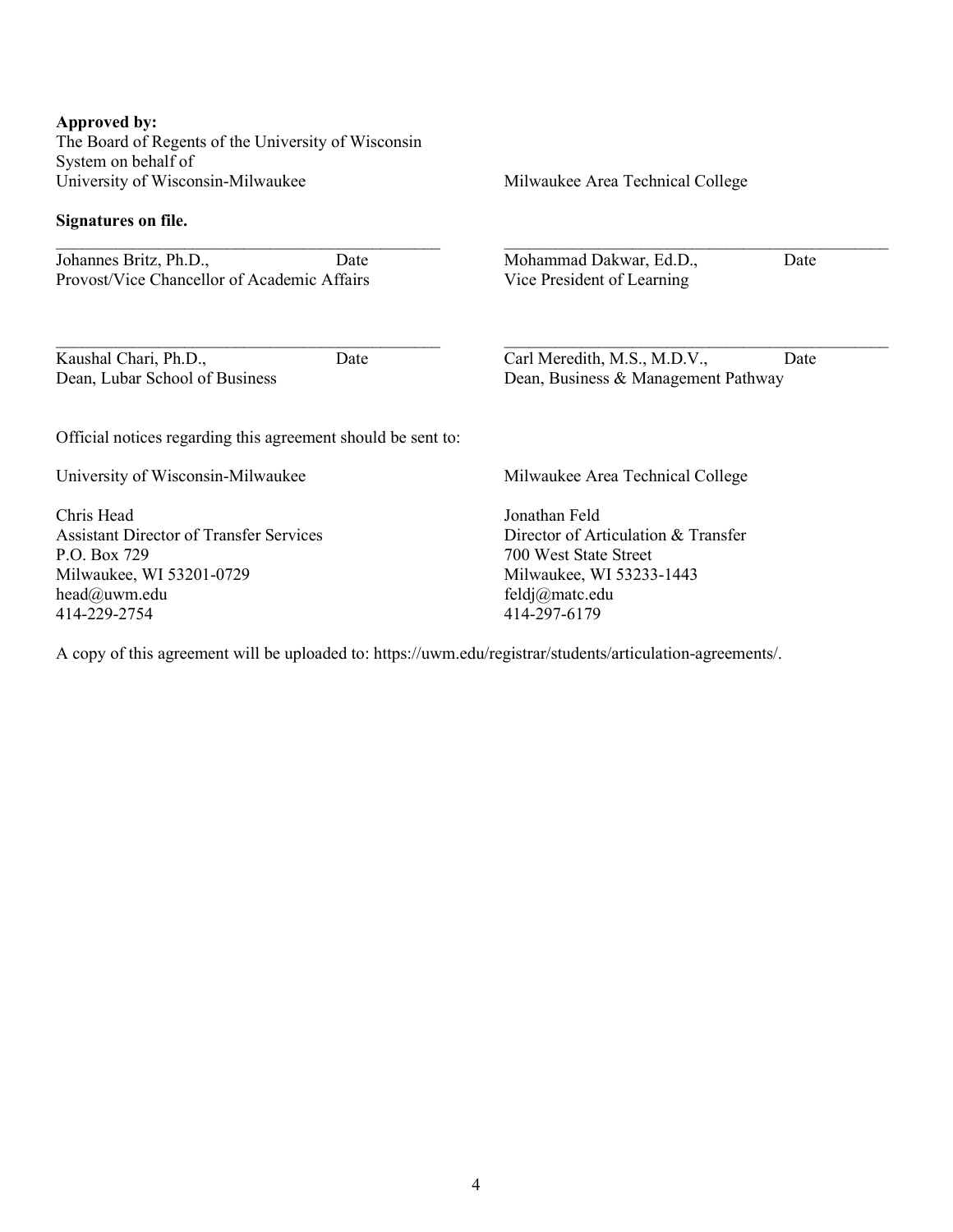#### Appendix A.1: Program-to-Program Transfer Table

## Milwaukee Area Technical College (MATC) Business & Management Pathway AAS Business Management (10-102-3) to The Board of Regents of the University of Wisconsin System on behalf of University of Wisconsin-Milwaukee (UWM) Lubar School of Business BBA Accounting

| <b>Degree Requirement</b>            | <b>MATC Coursework</b>                  | Cr             | <b>UWM Coursework</b>                   | $\mathbf{C}$ r              |
|--------------------------------------|-----------------------------------------|----------------|-----------------------------------------|-----------------------------|
| <b>GER Requirements</b>              | See Appendix B for MATC courses that    |                |                                         |                             |
|                                      | fulfill GERs                            |                |                                         |                             |
| Oral and Written Comm-Part A         | Met by 'C' or better in ENG-208 below   | $\overline{a}$ | <b>ENGLISH 102</b>                      |                             |
| Oral and Written Comm-Part B         | <b>ENG-208 Technical Communications</b> | 3              | <b>ENGLISH 206</b>                      |                             |
| Quantitative Literacy-Part A         | MATH-200 Intermediate Algebra*          | $\overline{4}$ | <b>MATH 105</b>                         |                             |
| Quantitative Literacy-Part B         |                                         |                | See Business Foundation section         | $\mathbf{u}$                |
| Foreign Language                     |                                         |                | Two years HS (or two semesters college) | $\mathcal{L}_{\mathcal{F}}$ |
| Art (3 credits)                      |                                         |                | Various courses (see Appendix B)        | 3                           |
| Humanities (6 credits)               |                                         |                | Various courses (see Appendix B)        | 3                           |
|                                      |                                         |                | Various courses (see Appendix B)        | $\overline{3}$              |
| Natural Science (6 credits)          |                                         |                | Various courses (see Appendix B)        | 3                           |
| (including one lab)                  |                                         |                | Various courses (see Appendix B)        | $\overline{3}$              |
| Social Science (6 credits)           | PSYCH-199 Psych of Human Relations      | 3              | <b>PSYCH XS</b>                         |                             |
|                                      | SOCSCI-197 Contemporary Am Society      | 3              | SOCIOL 102                              |                             |
| <b>Cultural Diversity</b>            |                                         |                | One approved course from above          | $\sim$                      |
| <b>Business Foundation Courses</b>   |                                         |                |                                         |                             |
| Principles of Microeconomics         | ECON-201*                               | 3              | ECON 103                                |                             |
| Principles of Macroeconomics         | ECON-202*                               | $\overline{3}$ | ECON 104                                |                             |
| Intro to Financial Accounting        |                                         |                | <b>BUS ADM 201</b>                      | $\overline{4}$              |
| Intro to Infor Technology Mgt        | BADM-106 plus UWM bridge course**       | 3              | <b>BUS ADM 230</b>                      |                             |
| Quant Models for Bus/Calc Srvy       | MATH-211*                               | $\overline{4}$ | MATH 208 or 211 (QLB)                   |                             |
| Public Speak/Bus & Prof Comm         | SPEECH-201*                             | $\overline{3}$ | <b>COMMUN 105 or 103</b>                |                             |
| <b>Business Core Courses</b>         |                                         |                |                                         |                             |
| Managerial Accounting                |                                         |                | BUS ADM 202                             | 3                           |
| Stat Modeling in Bus Analytics       | BADM-104 plus UWM bridge course**       | 3              | BUS ADM 210                             |                             |
| Organizations                        | Met by AAS degree completion            | 3              | BUS ADM 330                             |                             |
| Principles of Marketing              | <b>MKTG-102</b>                         | $\overline{3}$ | <b>BUS ADM 360</b>                      |                             |
| Intro to Supply Chain Mgt            | $LOGMGT-146*$                           | 3              | <b>BUS ADM 370</b>                      |                             |
| Business Law I                       | <b>BADM-165</b>                         | $\overline{3}$ | <b>BUS ADM 391</b>                      |                             |
| Intermediate Finance                 |                                         |                | <b>BUS ADM 450</b>                      | $\mathfrak{Z}$              |
| Management Analysis                  |                                         |                | <b>BUS ADM 600</b>                      | $\overline{3}$              |
| <b>International Bus Req</b>         |                                         |                | Approved upper-division BUS ADM crs     | 3                           |
| <b>Accounting Major Requirements</b> |                                         |                |                                         |                             |
| Career Planning for Accounting       |                                         |                | <b>BUS ADM 303</b>                      | 1                           |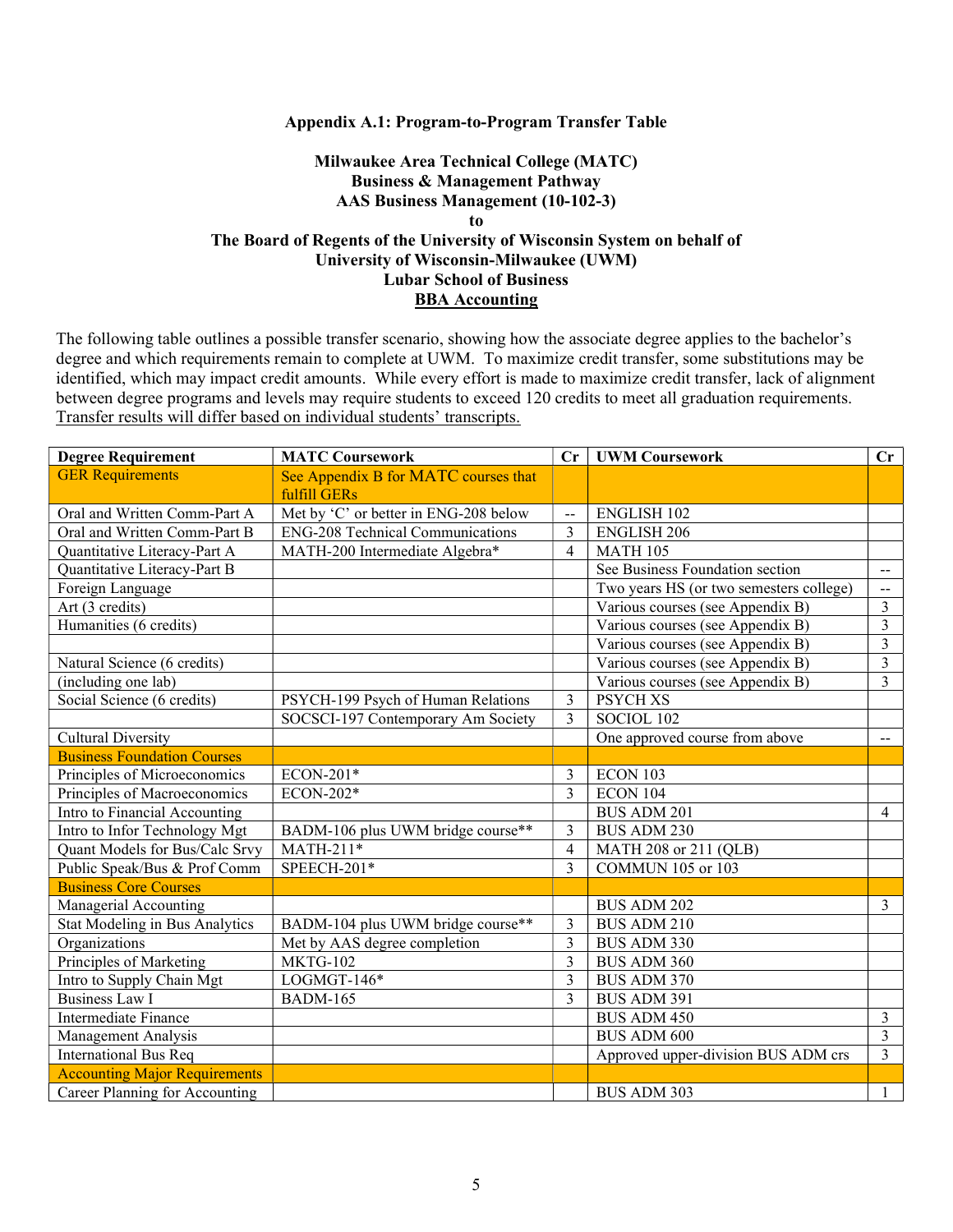| Intermediate Accounting               |                                            |    | <b>BUS ADM 301</b>            |    |
|---------------------------------------|--------------------------------------------|----|-------------------------------|----|
| <b>Advanced Financial Accounting</b>  |                                            |    | <b>BUS ADM 402</b>            |    |
| <b>Cost Management</b>                |                                            |    | <b>BUS ADM 404</b>            |    |
| Income Tax Accounting I               |                                            |    | <b>BUS ADM 405</b>            |    |
| Income Tax Accounting II              |                                            |    | <b>BUS ADM 406</b>            | Ć  |
| <b>Accounting Information Systems</b> |                                            |    | <b>BUS ADM 408</b>            | ∍  |
| Auditing: Procedures & Apps           |                                            |    | <b>BUS ADM 409</b>            |    |
| Accts' Ethical Responsibilities       |                                            |    | <b>BUS ADM 410</b>            |    |
| <b>Business Electives</b>             |                                            |    |                               |    |
| <b>Bus Adm Courses</b>                | <b>Technical Studies courses</b>           | 6  |                               |    |
|                                       | BADM-134 Business Org & Mgt                | 3  | <b>BUS ADM 100</b>            |    |
| <b>General Electives</b>              |                                            |    |                               |    |
|                                       | ENG-201 English $1*$                       | 3  | <b>ENGLISH 101</b>            |    |
|                                       | Additional earned credit                   | 4  | Elective coursework as needed | 5  |
| <b>TOTAL CREDITS (120 min)</b>        | <i>*Recommended substitution/elective.</i> | 60 |                               | 60 |
|                                       | <i>**</i> Credit contingent on student     |    |                               |    |
|                                       | completing free Lubar Canvas module.       |    |                               |    |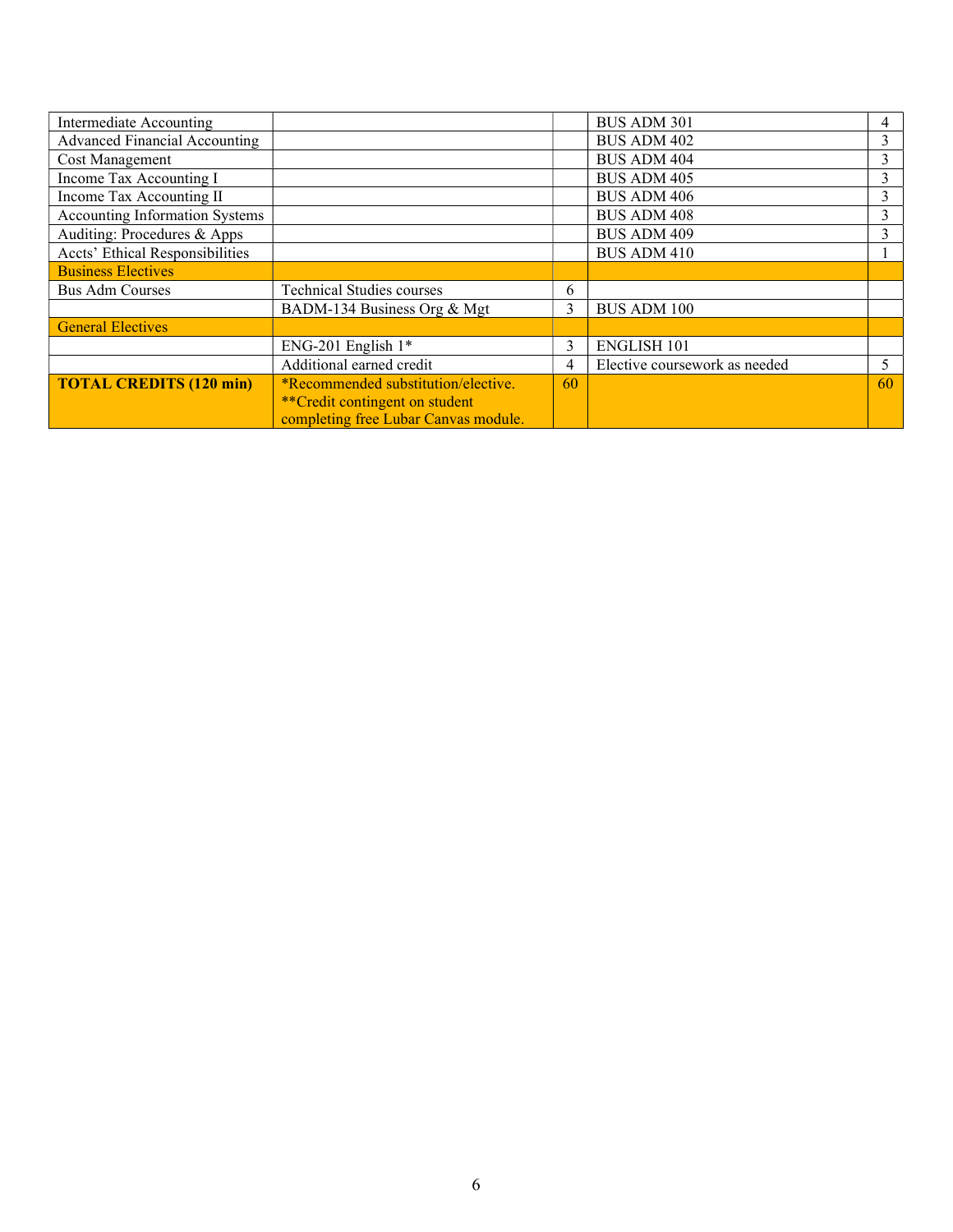#### Appendix A.2: Program-to-Program Transfer Table

## Milwaukee Area Technical College (MATC) Business & Management Pathway AAS Business Management (10-102-3) to The Board of Regents of the University of Wisconsin System on behalf of University of Wisconsin-Milwaukee (UWM) Lubar School of Business BBA Finance

| <b>Degree Requirement</b>          | <b>MATC Coursework</b>                  | Cr             | <b>UWM Coursework</b>                   | $\mathbf{C}\mathbf{r}$                        |
|------------------------------------|-----------------------------------------|----------------|-----------------------------------------|-----------------------------------------------|
| <b>GER Requirements</b>            | See Appendix B for MATC courses that    |                |                                         |                                               |
|                                    | fulfill GERs                            |                |                                         |                                               |
| Oral and Written Comm-Part A       | Met by 'C' or better in ENG-208 below   | $\frac{1}{2}$  | <b>ENGLISH 102</b>                      |                                               |
| Oral and Written Comm-Part B       | <b>ENG-208 Technical Communications</b> | 3              | <b>ENGLISH 206</b>                      |                                               |
| Quantitative Literacy-Part A       | MATH-200 Intermediate Algebra*          | $\overline{4}$ | <b>MATH 105</b>                         |                                               |
| Quantitative Literacy-Part B       |                                         |                | See Business Foundation section         | $\mathord{\hspace{1pt}\text{--}\hspace{1pt}}$ |
| Foreign Language                   |                                         |                | Two years HS (or two semesters college) | $\mathbf{L}$                                  |
| Art (3 credits)                    |                                         |                | Various courses (see Appendix B)        | 3                                             |
| Humanities (6 credits)             |                                         |                | Various courses (see Appendix B)        | 3                                             |
|                                    |                                         |                | Various courses (see Appendix B)        | 3                                             |
| Natural Science (6 credits)        |                                         |                | Various courses (see Appendix B)        | 3                                             |
| (including one lab)                |                                         |                | Various courses (see Appendix B)        | 3                                             |
| Social Science (6 credits)         | PSYCH-199 Psych of Human Relations      | 3              |                                         |                                               |
|                                    | SOCSCI-197 Contemporary Am Society      | 3              | SOCIOL 102                              |                                               |
| <b>Cultural Diversity</b>          |                                         |                | One approved course from above          | $\mathcal{L} = \mathcal{L}$                   |
| <b>Business Foundation Courses</b> |                                         |                |                                         |                                               |
| Principles of Microeconomics       | ECON-201*                               | 3              | ECON 103                                |                                               |
| Principles of Macroeconomics       | ECON-202*                               | $\overline{3}$ | ECON 104                                |                                               |
| Intro to Financial Accounting      |                                         |                | <b>BUS ADM 201</b>                      | $\overline{4}$                                |
| Intro to Infor Technology Mgt      | BADM-106 plus UWM bridge course**       | 3              | <b>BUS ADM 230</b>                      |                                               |
| Quant Models for Bus/Calc Srvy     | $MATH-211*$                             | $\overline{4}$ | MATH 208 or 211                         |                                               |
| Public Speak/Bus & Prof Comm       | SPEECH-201*                             | 3              | <b>COMMUN 105 or 103</b>                |                                               |
| <b>Business Core Courses</b>       |                                         |                |                                         |                                               |
| Managerial Accounting              |                                         |                | <b>BUS ADM 202</b>                      | $\overline{3}$                                |
| Stat Modeling in Bus Analytics     | BADM-104 plus UWM bridge course**       | 3              | <b>BUS ADM 210</b>                      |                                               |
| Career & Professional Dvlp         |                                         |                | <b>BUS ADM 300</b>                      | $\mathbf{1}$                                  |
| Organizations                      | Met by AAS degree completion            | 3              | <b>BUS ADM 330</b>                      |                                               |
| Principles of Finance              |                                         |                | <b>BUS ADM 350</b>                      | 3                                             |
| Principles of Marketing            | MKTG-102                                | 3              | <b>BUS ADM 360</b>                      |                                               |
| Intro to Supply Chain Mgt          | $LOGMGT-146*$                           | $\overline{3}$ | <b>BUS ADM 370</b>                      |                                               |
| <b>Business Law I</b>              | <b>BADM-165</b>                         | 3              | BUS ADM 391                             |                                               |
| Management Analysis                |                                         |                | <b>BUS ADM 600</b>                      | $\overline{3}$                                |
| <b>International Bus Req</b>       |                                         |                | Approved upper-division BUS ADM crs     | 3                                             |
| <b>Finance Major Requirements</b>  |                                         |                |                                         |                                               |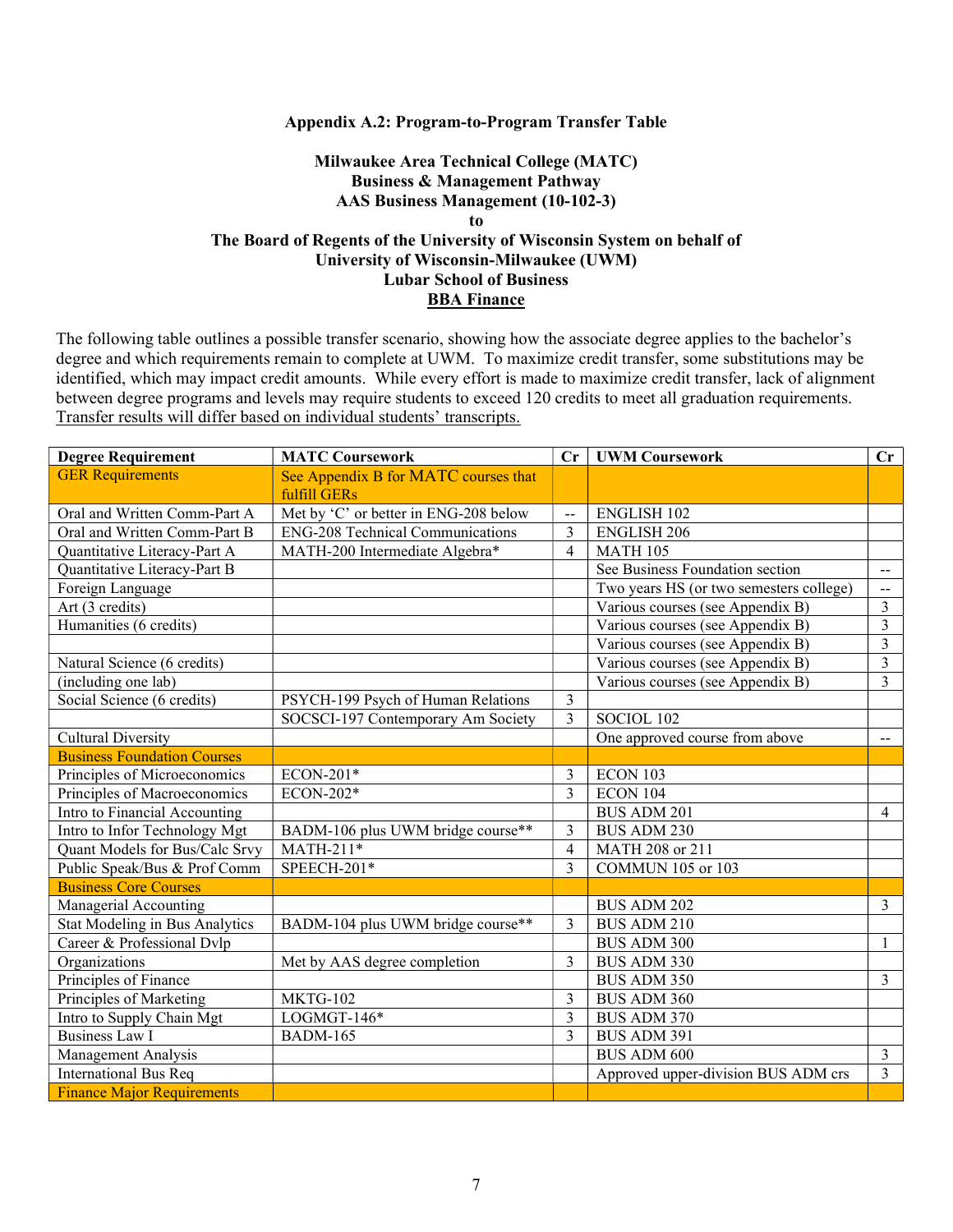| Intermediate Finance           |                                            |    | <b>BUS ADM 450</b>                  |    |
|--------------------------------|--------------------------------------------|----|-------------------------------------|----|
| <b>Investment Finance</b>      |                                            |    | <b>BUS ADM 451</b>                  |    |
| <b>Financial Institutions</b>  |                                            |    | BUS ADM 455                         |    |
| Major Electives                |                                            |    | Approved upper-division BUS ADM crs | 12 |
| <b>Business Electives</b>      |                                            |    |                                     |    |
| <b>Bus Adm Courses</b>         | <b>Technical Studies courses</b>           | 9  |                                     |    |
|                                | BADM-134 Business Org & Mgt                |    | <b>BUS ADM 100</b>                  |    |
| <b>General Electives</b>       |                                            |    |                                     |    |
|                                | ENG-201 English $1*$                       |    | <b>ENGLISH 101</b>                  |    |
|                                | Additional earned credit                   |    | Elective coursework as needed       |    |
| <b>TOTAL CREDITS (120 min)</b> | <i>*Recommended substitution/elective.</i> | 60 |                                     | 60 |
|                                | **Credit contingent on student             |    |                                     |    |
|                                | completing free Lubar Canvas module.       |    |                                     |    |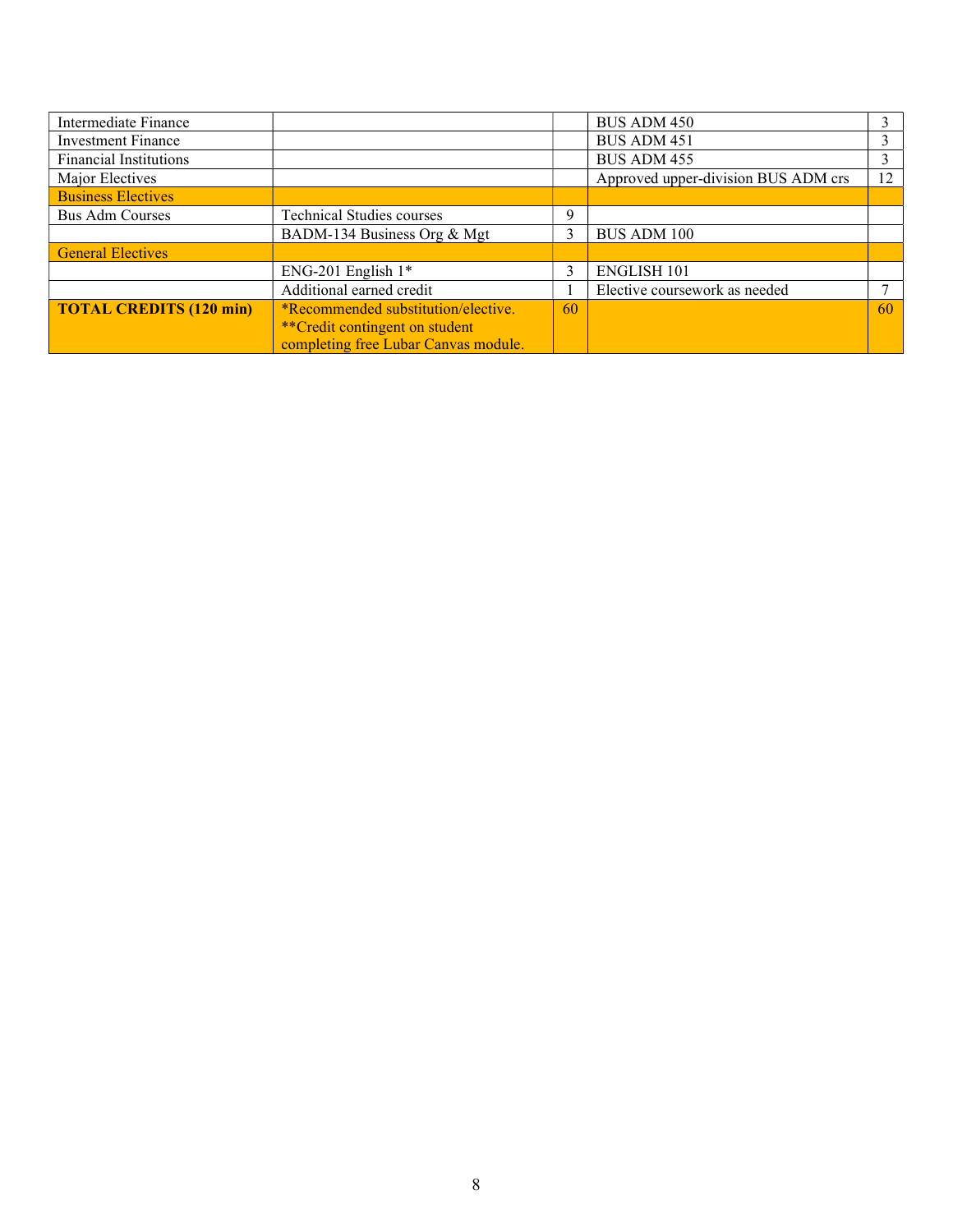#### Appendix A.3: Program-to-Program Transfer Table

## Milwaukee Area Technical College (MATC) Business & Management Pathway AAS Business Management (10-102-3) to The Board of Regents of the University of Wisconsin System on behalf of University of Wisconsin-Milwaukee (UWM) Lubar School of Business BBA General Business

| <b>Degree Requirement</b>             | <b>MATC Coursework</b>                  | $\mathbf{C}$ r | <b>UWM Coursework</b>                   | $\mathbf{C}$ r |
|---------------------------------------|-----------------------------------------|----------------|-----------------------------------------|----------------|
| <b>GER Requirements</b>               | See Appendix B for MATC courses that    |                |                                         |                |
|                                       | fulfill GERs                            |                |                                         |                |
| Oral and Written Comm-Part A          | Met by 'C' or better in ENG-208 below   | $\overline{a}$ | <b>ENGLISH 102</b>                      |                |
| Oral and Written Comm-Part B          | <b>ENG-208 Technical Communications</b> | 3              | <b>ENGLISH 206</b>                      |                |
| Quantitative Literacy-Part A          | MATH-200 Intermediate Algebra*          | $\overline{4}$ | <b>MATH 105</b>                         |                |
| Quantitative Literacy-Part B          |                                         |                | See Business Foundation section         | $\sim$ $\sim$  |
| Foreign Language                      |                                         |                | Two years HS (or two semesters college) | $\mathbf{u}$   |
| Art (3 credits)                       |                                         |                | Various courses (see Appendix B)        | 3              |
| Humanities (6 credits)                |                                         |                | Various courses (see Appendix B)        | 3              |
|                                       |                                         |                | Various courses (see Appendix B)        | 3              |
| Natural Science (6 credits)           |                                         |                | Various courses (see Appendix B)        | 3              |
| (including one lab)                   |                                         |                | Various courses (see Appendix B)        | 3              |
| Social Science (6 credits)            | PSYCH-199 Psych of Human Relations      | 3              |                                         |                |
|                                       | SOCSCI-197 Contemporary Am Society      | 3              | SOCIOL 102                              |                |
| <b>Cultural Diversity</b>             |                                         |                | One approved course from above          | $\sim$         |
| <b>Business Foundation Courses</b>    |                                         |                |                                         |                |
| Principles of Microeconomics          | ECON-201*                               | 3              | ECON 103                                |                |
| Principles of Macroeconomics          | ECON-202*                               | 3              | ECON 104                                |                |
| Intro to Financial Accounting         |                                         |                | <b>BUS ADM 201</b>                      | 4              |
| Intro to Infor Technology Mgt         | BADM-106 plus UWM bridge course**       | 3              | <b>BUS ADM 230</b>                      |                |
| Quant Models for Bus/Calc Srvy        | $MATH-211*$                             | $\overline{4}$ | MATH 208 or 211                         |                |
| Public Speak/Bus & Prof Comm          | SPEECH-201*                             | 3              | COMMUN 105 or 103                       |                |
| <b>Business Core Courses</b>          |                                         |                |                                         |                |
| <b>Stat Modeling in Bus Analytics</b> | BADM-104 plus UWM bridge course**       | 3              | BUS ADM 210                             |                |
| Managerial Accounting                 |                                         |                | <b>BUS ADM 202</b>                      | 3              |
| Career & Professional Dvlp            |                                         |                | <b>BUS ADM 300</b>                      | 1              |
| Organizations                         | Met by AAS degree completion            | 3              | BUS ADM 330                             |                |
| Principles of Finance                 |                                         |                | <b>BUS ADM 350</b>                      | $\overline{3}$ |
| Principles of Marketing               | <b>MKTG-102</b>                         | 3              | <b>BUS ADM 360</b>                      |                |
| Intro to Supply Chain Mgt             | $LOGMGT-146*$                           | 3              | <b>BUS ADM 370</b>                      |                |
| <b>Business Law I</b>                 | <b>BADM-165</b>                         | 3              | BUS ADM 391                             |                |
| Management Analysis                   |                                         |                | <b>BUS ADM 600</b>                      | $\overline{3}$ |
| <b>International Bus Req</b>          |                                         |                | Approved upper-division BUS ADM crs     | 3              |
| <b>Gen Bus Major Requirements</b>     |                                         |                |                                         |                |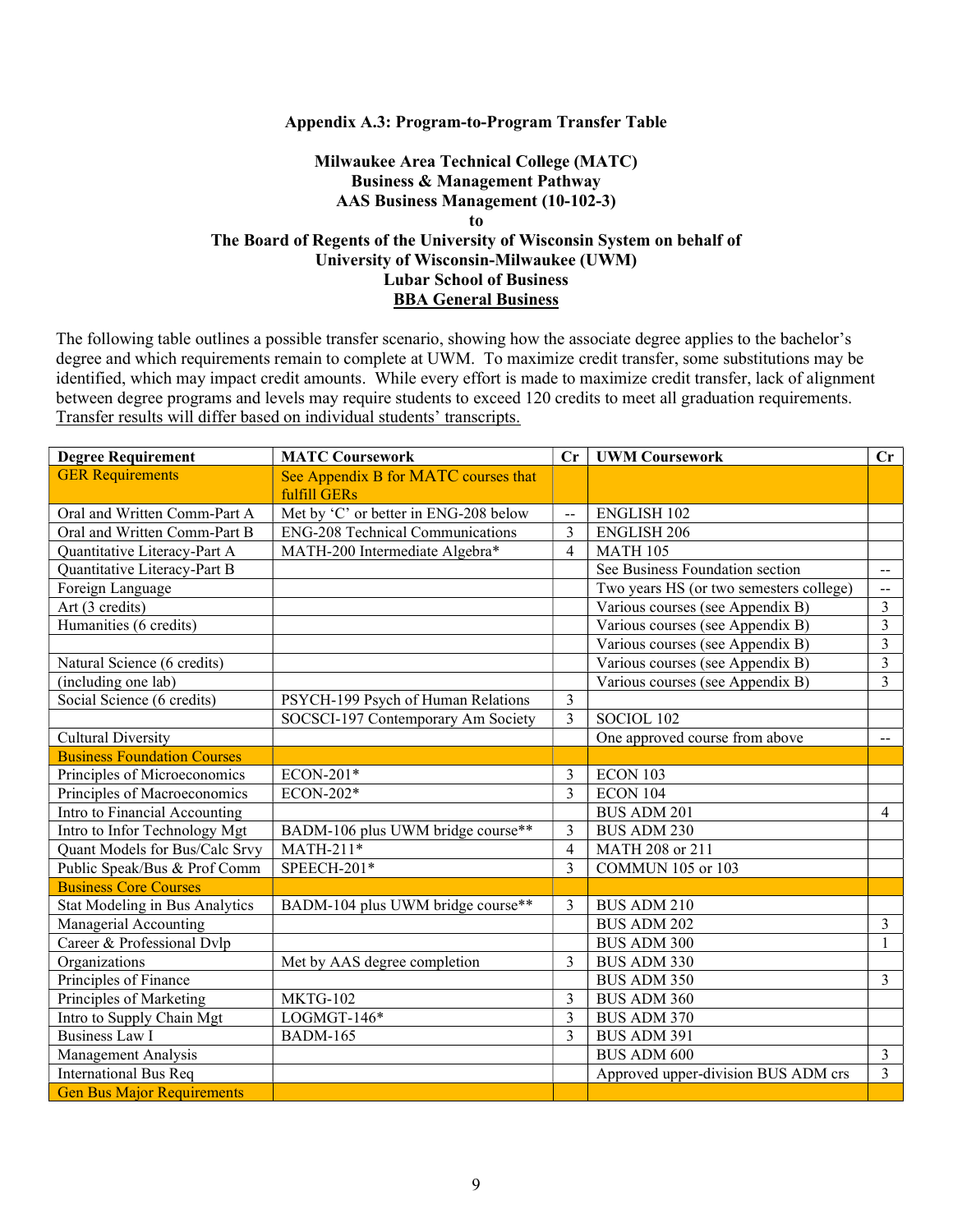| Business Ethics, Social          |                                        |    | BUS ADM 393                    |    |
|----------------------------------|----------------------------------------|----|--------------------------------|----|
| Responsibility, & Sustainability |                                        |    |                                |    |
| Leadership & Team Building       |                                        |    | <b>BUS ADM 446</b>             |    |
| Competency Areas: Min. of 2      |                                        |    | Select BUS ADM & other courses | 18 |
| courses from 2-3 areas           |                                        |    |                                |    |
| <b>Business Electives</b>        |                                        |    |                                |    |
| <b>Bus Adm Courses</b>           | <b>Technical Studies courses</b>       | 6  |                                |    |
|                                  | BADM-134 Business Org & Mgt            |    | <b>BUS ADM 100</b>             |    |
| <b>General Electives</b>         |                                        |    |                                |    |
|                                  | ENG-201 English $1*$                   | 3  | <b>ENGLISH 101</b>             |    |
|                                  | Additional earned credit               | 4  | Elective coursework as needed  |    |
| <b>TOTAL CREDITS (120)</b>       | *Recommended substitution/elective.    | 60 |                                | 60 |
|                                  | <i>**</i> Credit contingent on student |    |                                |    |
|                                  | completing free Lubar Canvas module.   |    |                                |    |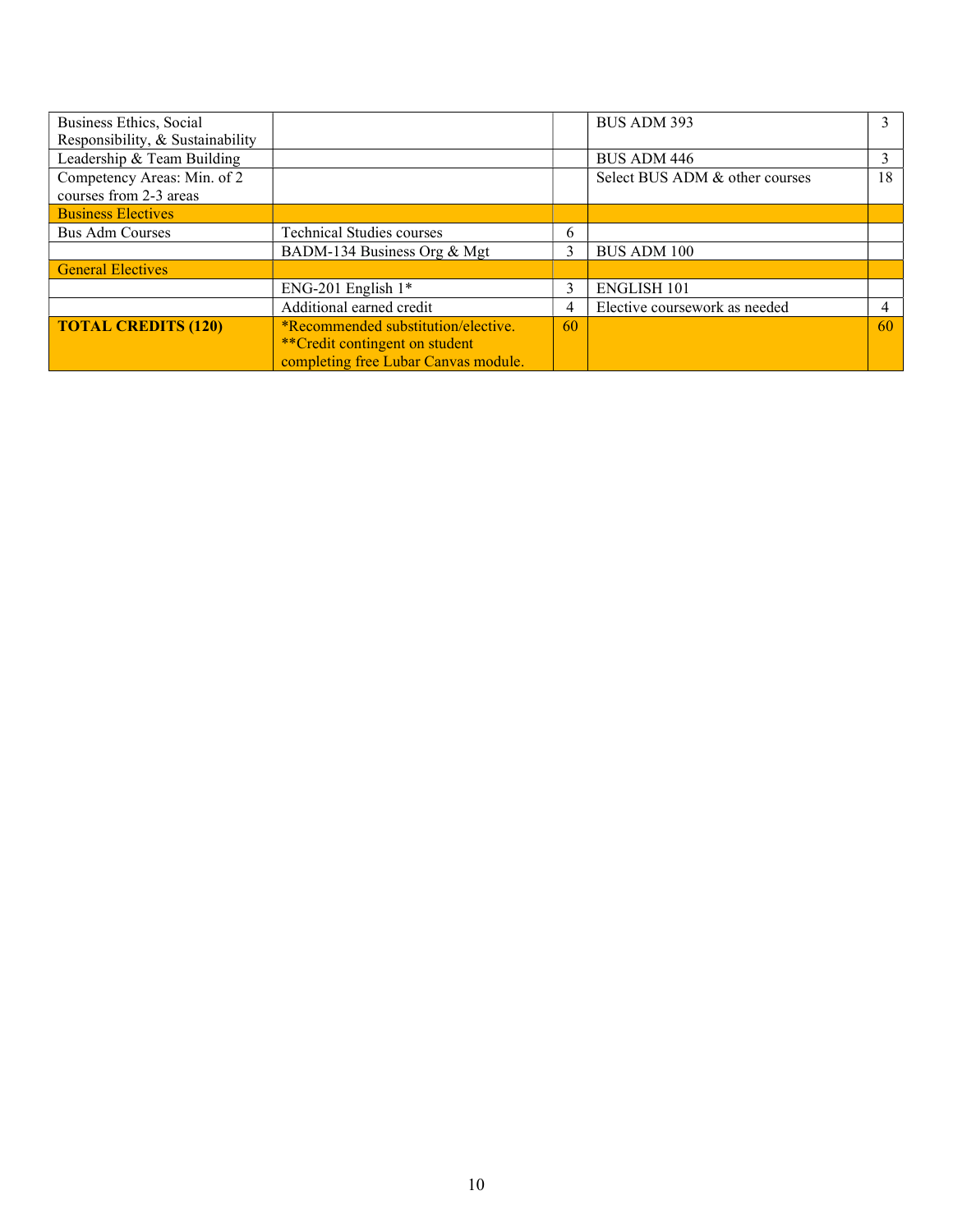#### Appendix A.4: Program-to-Program Transfer Table

## Milwaukee Area Technical College (MATC) Business & Management Pathway AAS Business Management (10-102-3) to The Board of Regents of the University of Wisconsin System on behalf of University of Wisconsin-Milwaukee (UWM) Lubar School of Business BBA Human Resources Management

| <b>Degree Requirement</b>          | <b>MATC Coursework</b>                  | Cr                       | <b>UWM Coursework</b>                   | Cr             |
|------------------------------------|-----------------------------------------|--------------------------|-----------------------------------------|----------------|
| <b>GER Requirements</b>            | See Appendix B for MATC courses that    |                          |                                         |                |
|                                    | fulfill GERs                            |                          |                                         |                |
| Oral and Written Comm-Part A       | Met by 'C' or better in ENG-208 below   | $\overline{a}$           | <b>ENGLISH 102</b>                      |                |
| Oral and Written Comm-Part B       | <b>ENG-208</b> Technical Communications | 3                        | <b>ENGLISH 206</b>                      |                |
| Quantitative Literacy-Part A       | MATH-200 Intermediate Algebra*          | $\overline{4}$           | <b>MATH 105</b>                         |                |
| Quantitative Literacy-Part B       |                                         |                          | See Business Foundation section         | $\mathbf{u}$   |
| Foreign Language                   |                                         |                          | Two years HS (or two semesters college) | $\sim$         |
| Art (3 credits)                    |                                         |                          | Various courses (see Appendix B)        | 3              |
| Humanities (6 credits)             |                                         |                          | Various courses (see Appendix B)        | $\overline{3}$ |
|                                    |                                         |                          | Various courses (see Appendix B)        | $\overline{3}$ |
| Natural Science (6 credits)        |                                         |                          | Various courses (see Appendix B)        | 3              |
| (including one lab)                |                                         |                          | Various courses (see Appendix B)        | 3              |
| Social Science (6 credits)         | PSYCH-199 Psych of Human Relations      | 3                        |                                         |                |
|                                    | SOCSCI-197 Contemporary Am Society      | 3                        | SOCIOL 102                              |                |
| <b>Cultural Diversity</b>          |                                         |                          | One approved course from above          | $--$           |
| <b>Business Foundation Courses</b> |                                         |                          |                                         |                |
| Principles of Microeconomics       | ECON-201*                               | 3                        | ECON 103                                |                |
| Principles of Macroeconomics       | ECON-202*                               | 3                        | ECON 104                                |                |
| Intro to Financial Accounting      |                                         |                          | <b>BUS ADM 201</b>                      | 4              |
| Intro to Infor Technology Mgt      | BADM-106 plus UWM bridge course**       | 3                        | <b>BUS ADM 230</b>                      |                |
| Quant Models for Bus/Calc Srvy     | $MATH-211*$                             | $\overline{4}$           | MATH 208 or 211                         |                |
| Public Speak/Bus & Prof Comm       | SPEECH-201*                             | 3                        | <b>COMMUN 105 or 103</b>                |                |
| <b>Business Core Courses</b>       |                                         |                          |                                         |                |
| Managerial Accounting              |                                         |                          | <b>BUS ADM 202</b>                      | 3              |
| Stat Modeling in Bus Analytics     | BADM-104 plus UWM bridge course**       | $\overline{\mathcal{E}}$ | BUS ADM 210                             |                |
| Career & Professional Dvlp         |                                         |                          | <b>BUS ADM 300</b>                      | 1              |
| Organizations                      | Met by AAS degree completion            | $\mathcal{E}$            | BUS ADM 330                             |                |
| Principles of Finance              |                                         |                          | <b>BUS ADM 350</b>                      | 3              |
| Principles of Marketing            | <b>MKTG-102</b>                         | 3                        | <b>BUS ADM 360</b>                      |                |
| Intro to Supply Chain Mgt          | $LOGMGT-146*$                           | 3                        | <b>BUS ADM 370</b>                      |                |
| <b>Business Law I</b>              | <b>BADM-165</b>                         | $\overline{3}$           | BUS ADM 391                             |                |
| Management Analysis                |                                         |                          | <b>BUS ADM 600</b>                      | $\overline{3}$ |
| <b>International Bus Req</b>       |                                         |                          | Approved upper-division BUS ADM crs     | 3              |
| <b>HR Mgt Major Requirements</b>   |                                         |                          |                                         |                |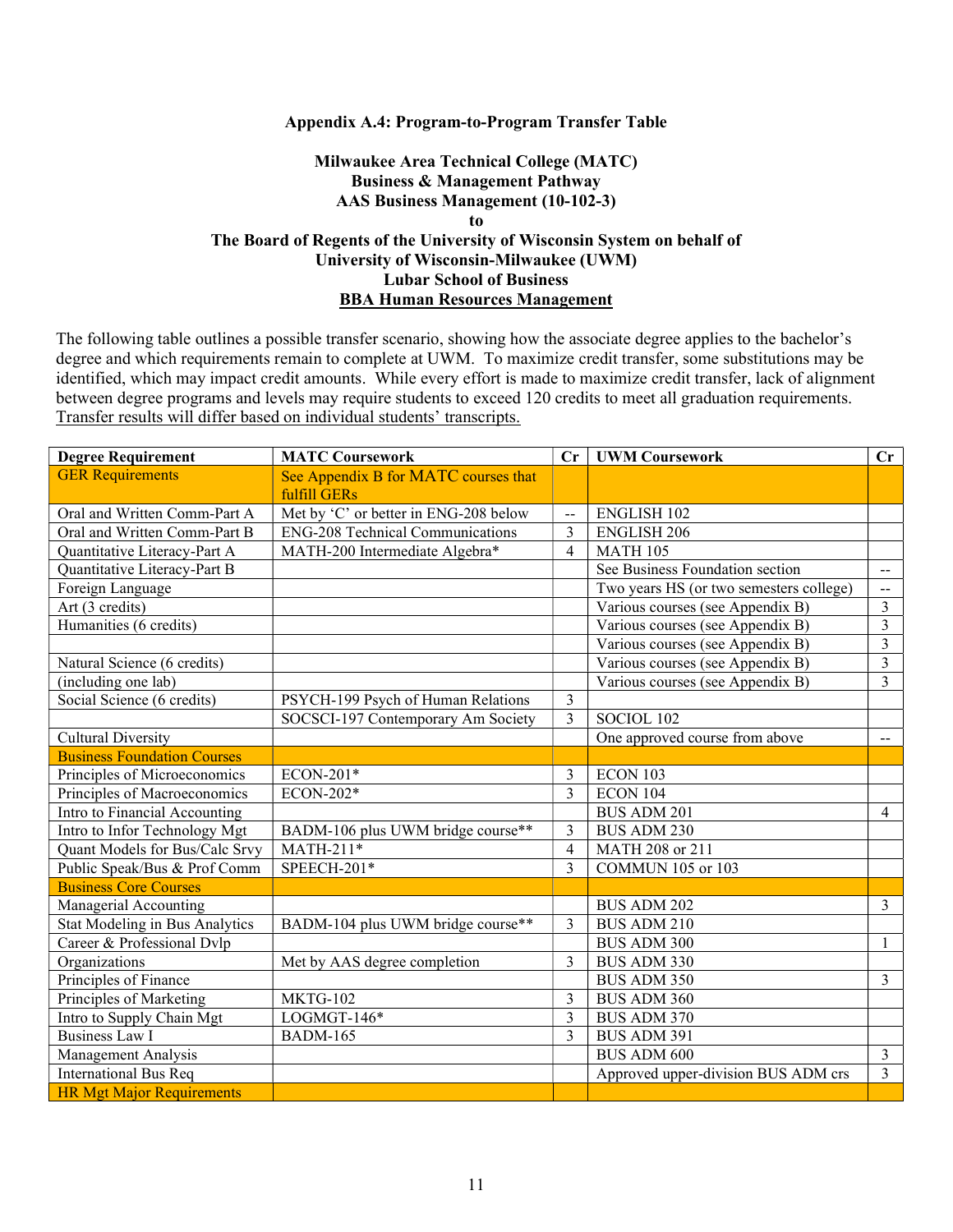| Human Resources Management     |                                      |    | <b>BUS ADM 444</b>             |              |
|--------------------------------|--------------------------------------|----|--------------------------------|--------------|
| HRM Core—4 courses             |                                      |    | Select upper-division courses  | 12           |
| HRM Electives-2 courses        |                                      |    | Select BUS ADM & other courses | <sub>b</sub> |
| <b>Business Electives</b>      |                                      |    |                                |              |
| <b>Bus Adm Courses</b>         | <b>Technical Studies courses</b>     | Q  |                                |              |
|                                | BADM-134 Business Org & Mgt          | 3  |                                |              |
| <b>General Electives</b>       |                                      |    |                                |              |
|                                | ENG-201 English $1*$                 |    | <b>ENGLISH 101</b>             |              |
|                                | Additional earned credit             |    | Elective coursework as needed  |              |
| <b>TOTAL CREDITS (120 min)</b> | *Recommended substitution/elective.  | 60 |                                | 60           |
|                                | **Credit contingent on student       |    |                                |              |
|                                | completing free Lubar Canvas module. |    |                                |              |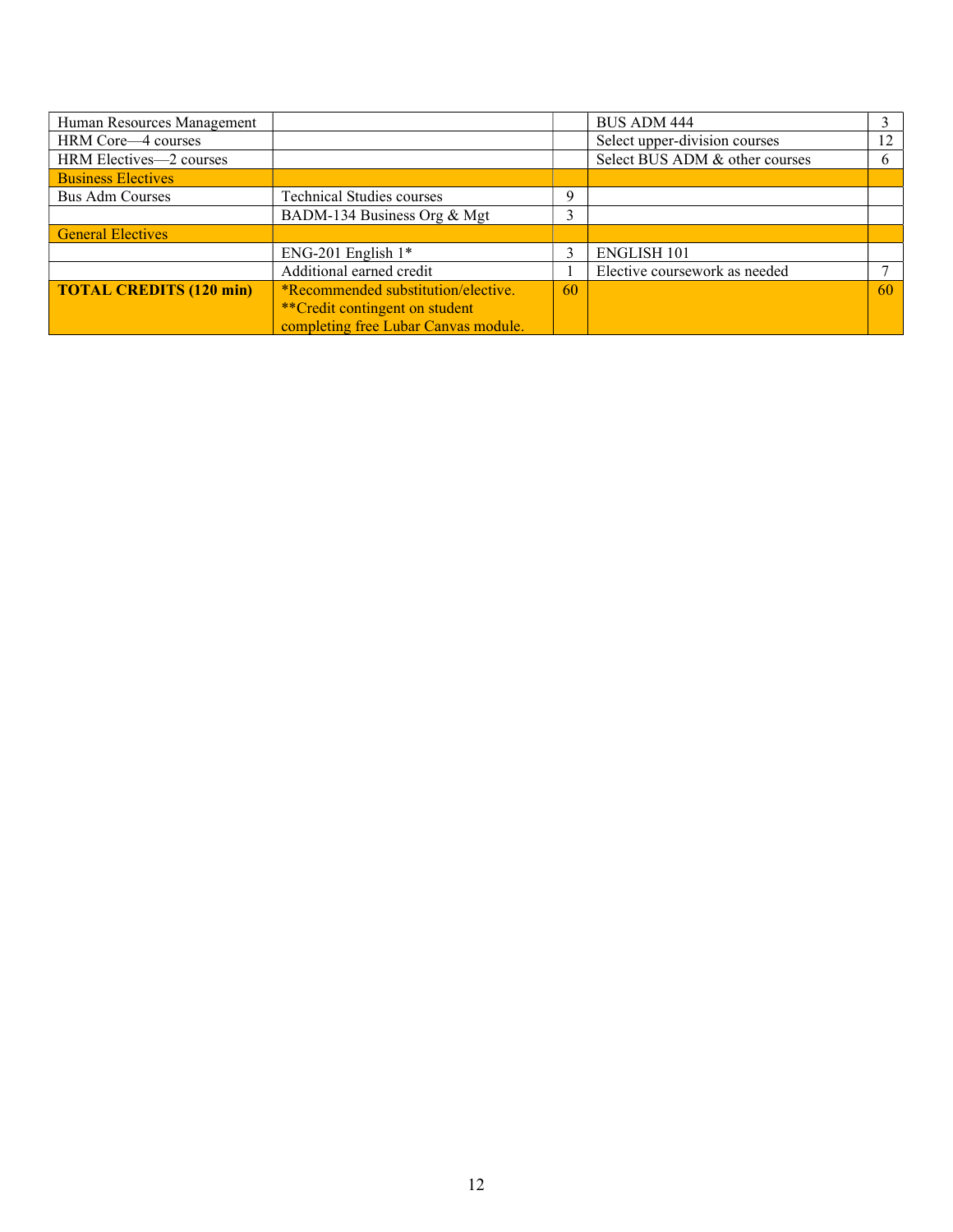#### Appendix A.5: Program-to-Program Transfer Table

## Milwaukee Area Technical College (MATC) Business & Management Pathway AAS Business Management (10-102-3) to The Board of Regents of the University of Wisconsin System on behalf of University of Wisconsin-Milwaukee (UWM) Lubar School of Business BBA Information Technology Management

| <b>Degree Requirement</b>          | <b>MATC Coursework</b>                  | Cr             | <b>UWM Coursework</b>                   | $\mathbf{C}\mathbf{r}$                        |
|------------------------------------|-----------------------------------------|----------------|-----------------------------------------|-----------------------------------------------|
| <b>GER Requirements</b>            | See Appendix B for MATC courses that    |                |                                         |                                               |
|                                    | fulfill GERs                            |                |                                         |                                               |
| Oral and Written Comm-Part A       | Met by 'C' or better in ENG-208 below   | $\frac{1}{2}$  | <b>ENGLISH 102</b>                      |                                               |
| Oral and Written Comm-Part B       | <b>ENG-208 Technical Communications</b> | 3              | <b>ENGLISH 206</b>                      |                                               |
| Quantitative Literacy-Part A       | MATH-200 Intermediate Algebra*          | $\overline{4}$ | <b>MATH 105</b>                         |                                               |
| Quantitative Literacy-Part B       |                                         |                | See Business Foundation section         | $\mathord{\hspace{1pt}\text{--}\hspace{1pt}}$ |
| Foreign Language                   |                                         |                | Two years HS (or two semesters college) | $\mathbf{L}$                                  |
| Art (3 credits)                    |                                         |                | Various courses (see Appendix B)        | 3                                             |
| Humanities (6 credits)             |                                         |                | Various courses (see Appendix B)        | 3                                             |
|                                    |                                         |                | Various courses (see Appendix B)        | 3                                             |
| Natural Science (6 credits)        |                                         |                | Various courses (see Appendix B)        | 3                                             |
| (including one lab)                |                                         |                | Various courses (see Appendix B)        | 3                                             |
| Social Science (6 credits)         | PSYCH-199 Psych of Human Relations      | 3              |                                         |                                               |
|                                    | SOCSCI-197 Contemporary Am Society      | 3              | SOCIOL 102                              |                                               |
| <b>Cultural Diversity</b>          |                                         |                | One approved course from above          | $\mathcal{L} = \mathcal{L}$                   |
| <b>Business Foundation Courses</b> |                                         |                |                                         |                                               |
| Principles of Microeconomics       | ECON-201*                               | 3              | ECON 103                                |                                               |
| Principles of Macroeconomics       | ECON-202*                               | $\overline{3}$ | <b>ECON 104</b>                         |                                               |
| Intro to Financial Accounting      |                                         |                | <b>BUS ADM 201</b>                      | $\overline{4}$                                |
| Intro to Infor Technology Mgt      | BADM-106 plus UWM bridge course**       | 3              | <b>BUS ADM 230</b>                      |                                               |
| Quant Models for Bus/Calc Srvy     | $MATH-211*$                             | $\overline{4}$ | MATH 208 or 211                         |                                               |
| Public Speak/Bus & Prof Comm       | SPEECH-201*                             | 3              | <b>COMMUN 105 or 103</b>                |                                               |
| <b>Business Core Courses</b>       |                                         |                |                                         |                                               |
| Managerial Accounting              |                                         |                | <b>BUS ADM 202</b>                      | $\overline{3}$                                |
| Stat Modeling in Bus Analytics     | BADM-104 plus UWM bridge course**       | 3              | <b>BUS ADM 210</b>                      |                                               |
| Career & Professional Dvlp         |                                         |                | <b>BUS ADM 300</b>                      | $\mathbf{1}$                                  |
| Organizations                      | Met by AAS degree completion            | 3              | <b>BUS ADM 330</b>                      |                                               |
| Principles of Finance              |                                         |                | <b>BUS ADM 350</b>                      | 3                                             |
| Principles of Marketing            | MKTG-102                                | 3              | <b>BUS ADM 360</b>                      |                                               |
| Intro to Supply Chain Mgt          | $LOGMGT-146*$                           | $\overline{3}$ | <b>BUS ADM 370</b>                      |                                               |
| <b>Business Law I</b>              | <b>BADM-165</b>                         | 3              | BUS ADM 391                             |                                               |
| Management Analysis                |                                         |                | <b>BUS ADM 600</b>                      | $\overline{3}$                                |
| <b>International Bus Req</b>       |                                         |                | Approved upper-division BUS ADM crs     | 3                                             |
| <b>IT Mgt Major Requirements</b>   |                                         |                |                                         |                                               |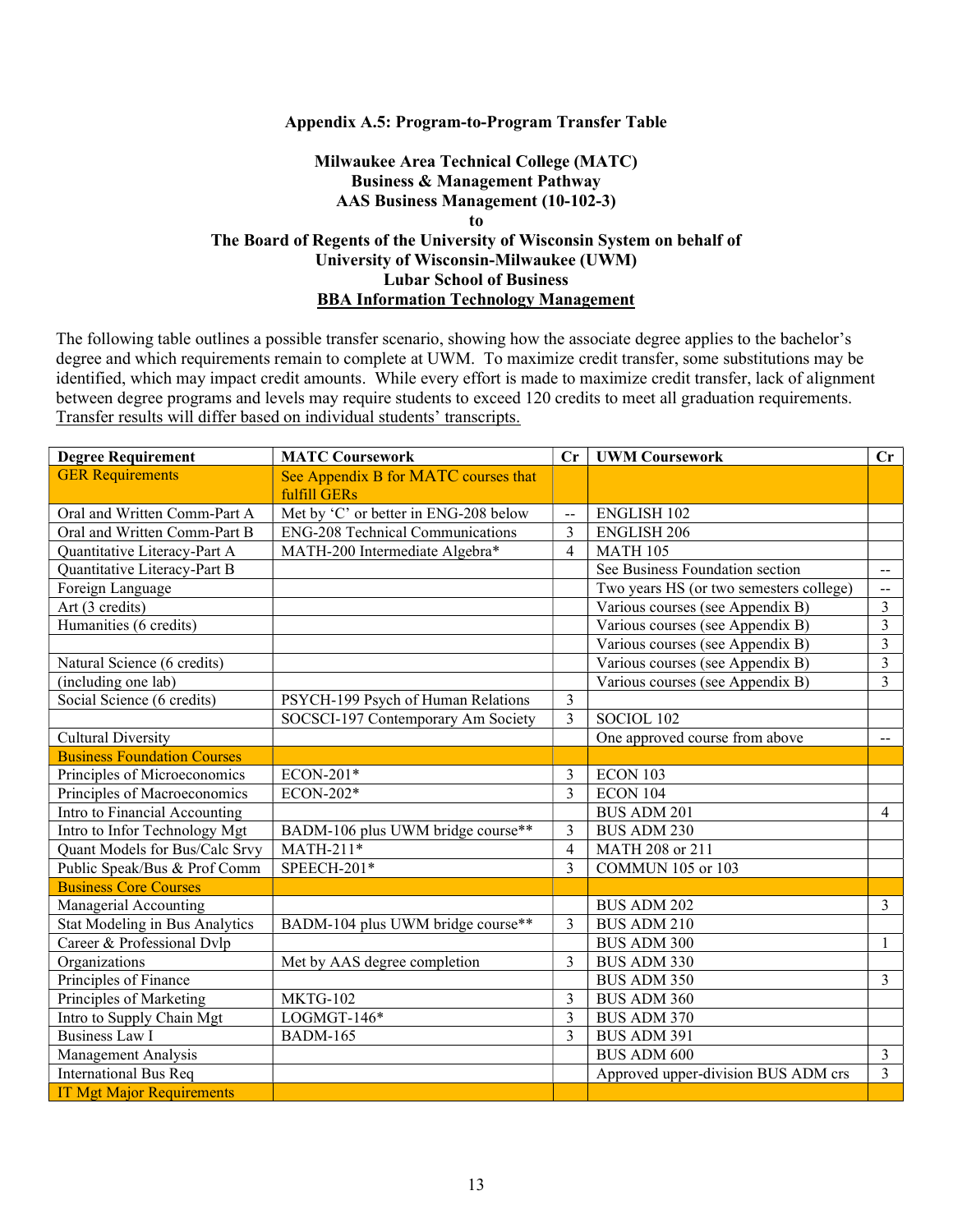| Visual System Development      |                                        |    | BUS ADM 335                         |    |
|--------------------------------|----------------------------------------|----|-------------------------------------|----|
| Object-Oriented Systems Dvlp   |                                        |    | <b>BUS ADM 432</b>                  |    |
| Data Base Mgt Systems          |                                        |    | <b>BUS ADM 434</b>                  |    |
| Systems Analysis & Design      |                                        |    | <b>BUS ADM 436</b>                  |    |
| Major Electives                |                                        |    | Approved upper-division BUS ADM crs | 12 |
| <b>Business Electives</b>      |                                        |    |                                     |    |
| <b>Bus Adm Courses</b>         | <b>Technical Studies courses</b>       | 6  |                                     |    |
|                                | BADM-134 Business Org & Mgt            | 3  |                                     |    |
| <b>General Electives</b>       |                                        |    |                                     |    |
|                                | ENG-201 English $1*$                   | 3  | <b>ENGLISH 101</b>                  |    |
|                                | Additional earned credit               | 4  | Elective coursework as needed       |    |
| <b>TOTAL CREDITS (120 min)</b> | *Recommended substitution/elective.    | 60 |                                     | 60 |
|                                | <i>**</i> Credit contingent on student |    |                                     |    |
|                                | completing free Lubar Canvas module.   |    |                                     |    |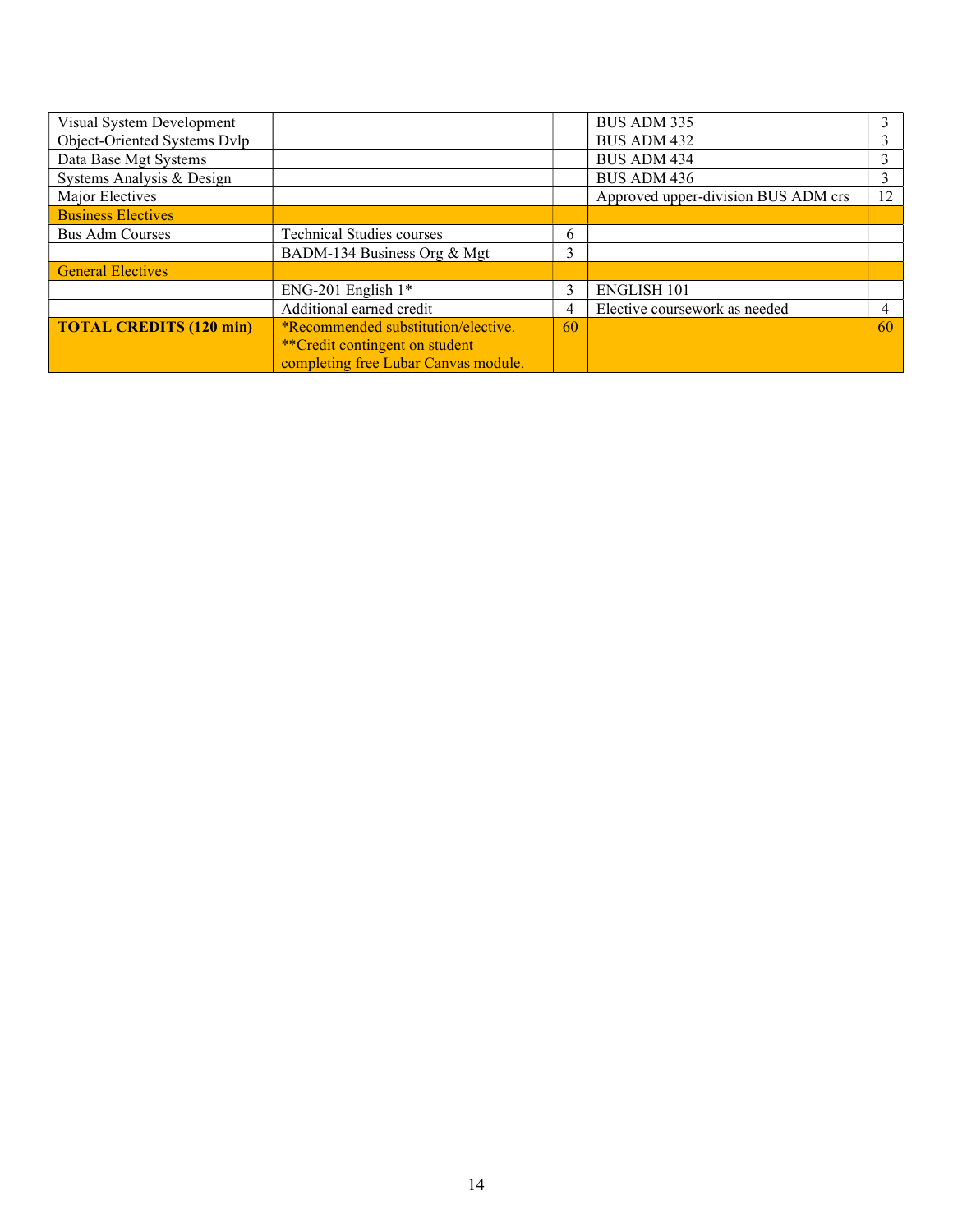#### Appendix A.6: Program-to-Program Transfer Table

## Milwaukee Area Technical College (MATC) Business & Management Pathway AAS Business Management (10-102-3) to The Board of Regents of the University of Wisconsin System on behalf of University of Wisconsin-Milwaukee (UWM) Lubar School of Business BBA Marketing

| <b>Degree Requirement</b>           | <b>MATC Coursework</b>                  | Cr             | <b>UWM Coursework</b>                   | $\mathbf{C}\mathbf{r}$                        |
|-------------------------------------|-----------------------------------------|----------------|-----------------------------------------|-----------------------------------------------|
| <b>GER Requirements</b>             | See Appendix B for MATC courses that    |                |                                         |                                               |
|                                     | fulfill GERs                            |                |                                         |                                               |
| Oral and Written Comm-Part A        | Met by 'C' or better in ENG-208 below   | $\overline{a}$ | <b>ENGLISH 102</b>                      |                                               |
| Oral and Written Comm-Part B        | <b>ENG-208</b> Technical Communications | 3              | <b>ENGLISH 206</b>                      |                                               |
| Quantitative Literacy-Part A        | MATH-200 Intermediate Algebra*          | $\overline{4}$ | <b>MATH 105</b>                         |                                               |
| Quantitative Literacy-Part B        |                                         |                | See Business Foundation section         | $\mathord{\hspace{1pt}\text{--}\hspace{1pt}}$ |
| Foreign Language                    |                                         |                | Two years HS (or two semesters college) | $\sim$                                        |
| Art (3 credits)                     |                                         |                | Various courses (see Appendix B)        | 3                                             |
| Humanities (6 credits)              |                                         |                | Various courses (see Appendix B)        | 3                                             |
|                                     |                                         |                | Various courses (see Appendix B)        | 3                                             |
| Natural Science (6 credits)         |                                         |                | Various courses (see Appendix B)        | 3                                             |
| (including one lab)                 |                                         |                | Various courses (see Appendix B)        | 3                                             |
| Social Science (6 credits)          | PSYCH-199 Psych of Human Relations      | $\overline{3}$ |                                         |                                               |
|                                     | SOCSCI-197 Contemporary Am Society      | $\overline{3}$ | SOCIOL 102                              |                                               |
| <b>Cultural Diversity</b>           |                                         |                | One approved course from above          | $\sim$ $-$                                    |
| <b>Business Foundation Courses</b>  |                                         |                |                                         |                                               |
| Principles of Microeconomics        | ECON-201*                               | 3              | ECON 103                                |                                               |
| Principles of Macroeconomics        | ECON-202*                               | 3              | <b>ECON 104</b>                         |                                               |
| Intro to Financial Accounting       |                                         |                | <b>BUS ADM 201</b>                      | $\overline{4}$                                |
| Intro to Infor Technology Mgt       | BADM-106 plus UWM bridge course**       | 3              | <b>BUS ADM 230</b>                      |                                               |
| Quant Models for Bus/Calc Srvy      | MATH-211*                               | $\overline{4}$ | MATH 208 or 211                         |                                               |
| Public Speak/Bus & Prof Comm        | SPEECH-201*                             | 3              | <b>COMMUN 105 or 103</b>                |                                               |
| <b>Business Core Courses</b>        |                                         |                |                                         |                                               |
| Managerial Accounting               |                                         |                | <b>BUS ADM 202</b>                      | 3                                             |
| Stat Modeling in Bus Analytics      | BADM-104 plus UWM bridge course**       | 3              | <b>BUS ADM 210</b>                      |                                               |
| Career & Professional Dvlp          |                                         |                | BUS ADM 300                             | 1                                             |
| Organizations                       | Met by AAS degree completion            | 3              | BUS ADM 330                             |                                               |
| Principles of Finance               |                                         |                | <b>BUS ADM 350</b>                      | 3                                             |
| Principles of Marketing             | <b>MKTG-102</b>                         | 3              | <b>BUS ADM 360</b>                      |                                               |
| Intro to Supply Chain Mgt           | $LOGMGT-146*$                           | 3              | <b>BUS ADM 370</b>                      |                                               |
| <b>Business Law I</b>               | <b>BADM-165</b>                         | 3              | BUS ADM 391                             |                                               |
| Management Analysis                 |                                         |                | <b>BUS ADM 600</b>                      | $\overline{3}$                                |
| <b>International Bus Req</b>        |                                         |                | Approved upper-division BUS ADM crs     | $\overline{3}$                                |
| <b>Marketing Major Requirements</b> |                                         |                |                                         |                                               |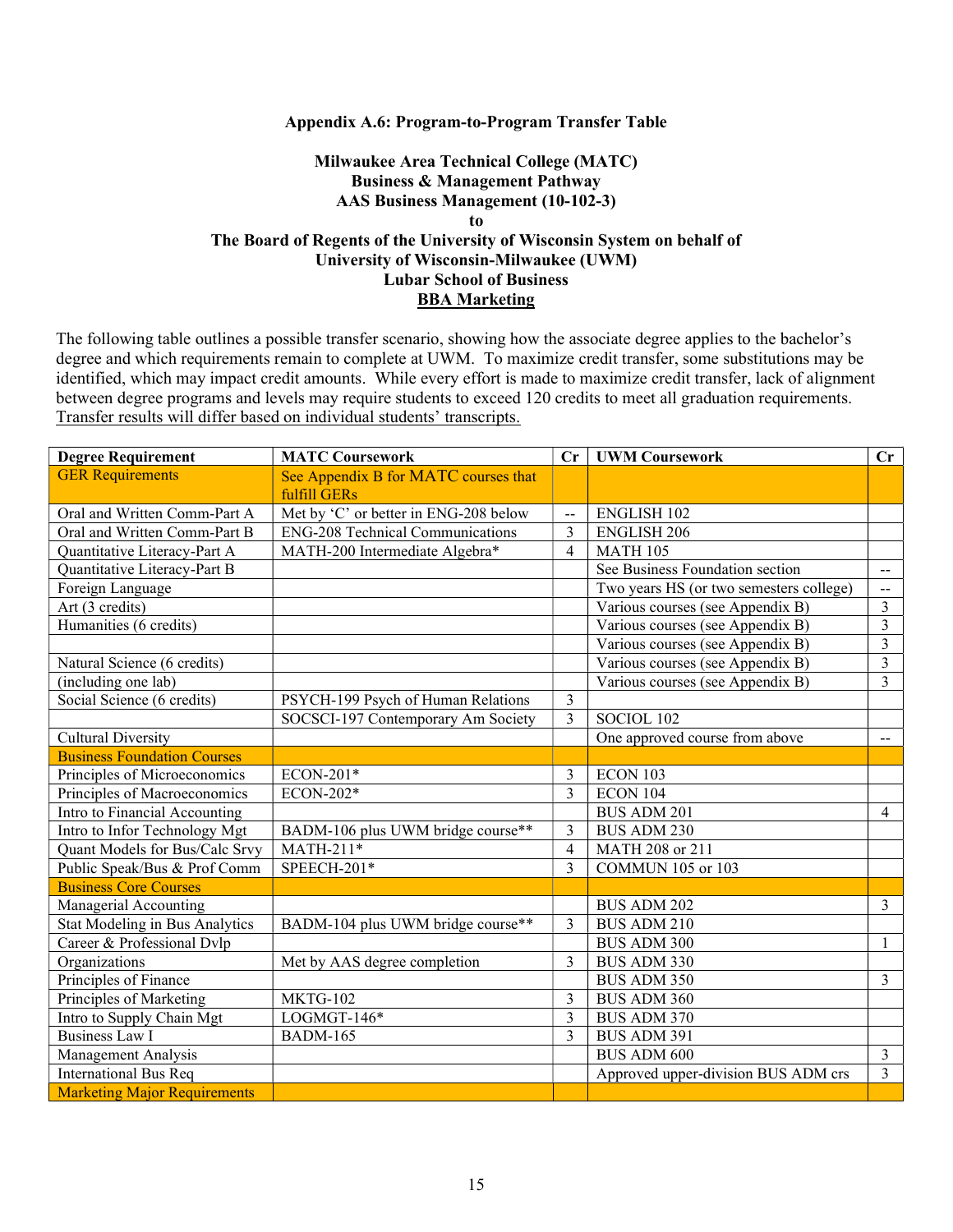| Consumer Behavior              |                                            |   | <b>BUS ADM 461</b>             |    |
|--------------------------------|--------------------------------------------|---|--------------------------------|----|
| Marketing Research             |                                            |   | <b>BUS ADM 462</b>             |    |
| Marketing Management           |                                            |   | <b>BUS ADM 463</b>             | 3  |
| <b>Marketing Electives</b>     |                                            |   | Upper-division BUS ADM courses | 12 |
| <b>Business Electives</b>      |                                            |   |                                |    |
| <b>Bus Adm Courses</b>         | <b>Technical Studies courses</b>           |   |                                |    |
|                                | BADM-134 Business Org & Mgt                |   |                                |    |
| <b>General Electives</b>       |                                            |   |                                |    |
| Free electives                 | ENG-201 English $1*$                       | 3 | <b>ENGLISH 101</b>             |    |
|                                | Additional earned credit                   |   | Elective coursework as needed  |    |
| <b>TOTAL CREDITS (120 min)</b> | <i>*Recommended substitution/elective.</i> |   |                                | 60 |
|                                | **Credit contingent on student             |   |                                |    |
|                                | completing free Lubar Canvas module.       |   |                                |    |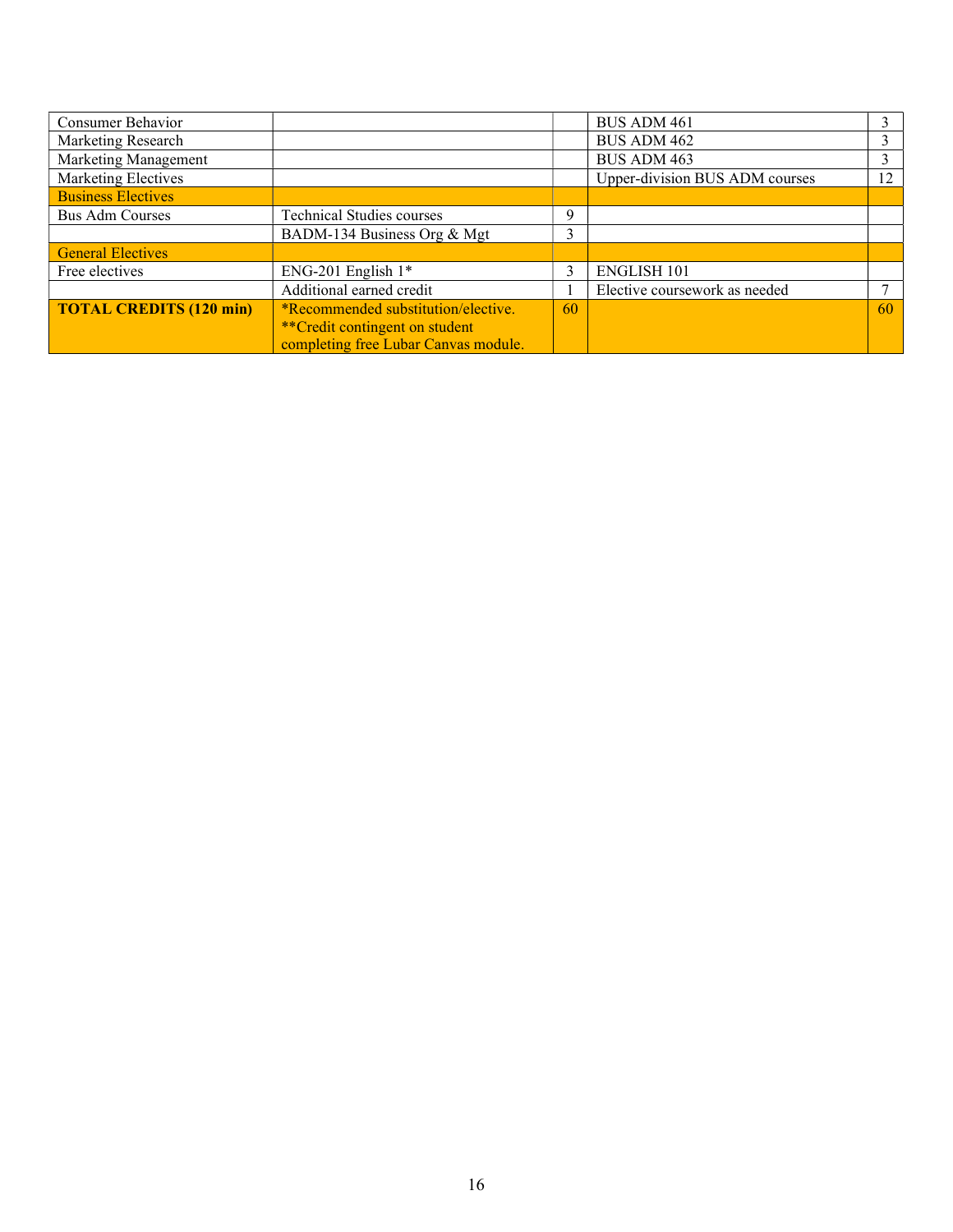#### Appendix A.7: Program-to-Program Transfer Table

## Milwaukee Area Technical College (MATC) Business & Management Pathway AAS Business Management (10-102-3) to The Board of Regents of the University of Wisconsin System on behalf of University of Wisconsin-Milwaukee (UWM) Lubar School of Business BBA Supply Chain & Operations Management

| <b>Degree Requirement</b>          | <b>MATC Coursework</b>                  |                | <b>UWM Coursework</b>                   | $\mathbf{C}\mathbf{r}$      |
|------------------------------------|-----------------------------------------|----------------|-----------------------------------------|-----------------------------|
| <b>GER Requirements</b>            | See Appendix B for MATC courses that    |                |                                         |                             |
|                                    | fulfill GERs                            |                |                                         |                             |
| Oral and Written Comm-Part A       | Met by 'C' or better in ENG-208 below   |                | <b>ENGLISH 102</b>                      |                             |
| Oral and Written Comm-Part B       | <b>ENG-208 Technical Communications</b> | 3              | <b>ENGLISH 206</b>                      |                             |
| Quantitative Literacy-Part A       | MATH-200 Intermediate Algebra*          |                | <b>MATH 105</b>                         |                             |
| Quantitative Literacy-Part B       |                                         |                | See Business Foundation section         |                             |
| Foreign Language                   |                                         |                | Two years HS (or two semesters college) |                             |
| Art (3 credits)                    |                                         |                | Various courses (see Appendix B)        |                             |
| Humanities (6 credits)             |                                         |                | Various courses (see Appendix B)        | $\overline{3}$              |
|                                    |                                         |                | Various courses (see Appendix B)        | 3                           |
| Natural Science (6 credits)        |                                         |                | Various courses (see Appendix B)        | 3                           |
| (including one lab)                |                                         |                | Various courses (see Appendix B)        | 3                           |
| Social Science (6 credits)         | PSYCH-199 Psych of Human Relations      | 3              |                                         |                             |
|                                    | SOCSCI-197 Contemporary Am Society      | $\overline{3}$ | SOCIOL 102                              |                             |
| <b>Cultural Diversity</b>          |                                         |                | One approved course from above          | $\mathcal{L}_{\mathcal{F}}$ |
| <b>Business Foundation Courses</b> |                                         |                |                                         |                             |
| Principles of Microeconomics       | ECON-201*                               | 3              | ECON 103                                |                             |
| Principles of Macroeconomics       | ECON-202*                               | 3              | ECON 104                                |                             |
| Intro to Financial Accounting      |                                         |                | BUS ADM 201                             | 4                           |
| Intro to Infor Technology Mgt      | BADM-106 plus UWM bridge course**       | 3              | <b>BUS ADM 230</b>                      |                             |
| Quant Models for Bus/Calc Srvy     | $MATH-211*$                             | $\overline{4}$ | MATH 208 or 211                         |                             |
| Public Speak/Bus & Prof Comm       | SPEECH-201*                             | 3              | <b>COMMUN 105 or 103</b>                |                             |
| <b>Business Core Courses</b>       |                                         |                |                                         |                             |
| Managerial Accounting              |                                         |                | <b>BUS ADM 202</b>                      | 3                           |
| Stat Modeling in Bus Analytics     | BADM-104 plus UWM bridge course**       | $\mathcal{E}$  | <b>BUS ADM 210</b>                      |                             |
| Career & Professional Dvlp         |                                         |                | <b>BUS ADM 300</b>                      | 1                           |
| Organizations                      | Met by AAS degree completion            |                | BUS ADM 330                             |                             |
| Principles of Finance              |                                         |                | <b>BUS ADM 350</b>                      | 3                           |
| Principles of Marketing            | <b>MKTG-102</b>                         |                | <b>BUS ADM 360</b>                      |                             |
| Intro to Supply Chain Mgt          | $LOGMGT-146*$                           |                | <b>BUS ADM 370</b>                      |                             |
| <b>Business Law I</b>              | <b>BADM-165</b>                         |                | BUS ADM 391                             |                             |
| Management Analysis                |                                         |                | <b>BUS ADM 600</b>                      | $\overline{3}$              |
| <b>International Bus Req</b>       |                                         |                | Approved upper-division BUS ADM crs     | 3                           |
| <b>Supply Chain/Ops Major Reqs</b> |                                         |                |                                         |                             |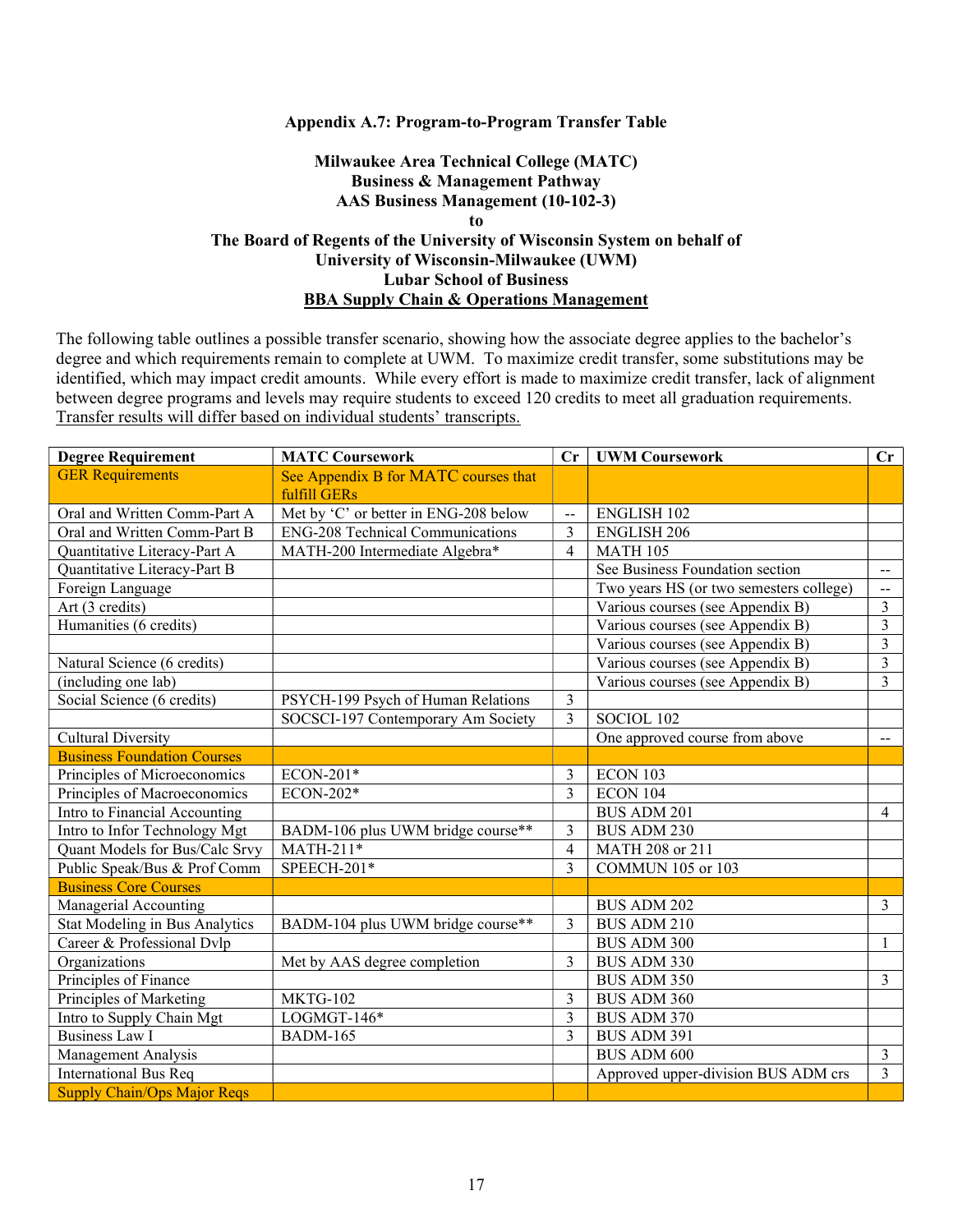| Operations Planning & Control   |                                         |  | <b>BUS ADM 475</b>            |    |
|---------------------------------|-----------------------------------------|--|-------------------------------|----|
| Logistics & Transportation Mgt  |                                         |  | <b>BUS ADM 476</b>            |    |
| Purchasing & Supply Mgt         |                                         |  | <b>BUS ADM 477</b>            |    |
| <b>Supply Chain Analytics</b>   |                                         |  | <b>BUS ADM 478</b>            |    |
| Major Electives                 |                                         |  | Select upper-division courses | 6. |
| Enterprise Plan in Supply Chain |                                         |  | <b>BUS ADM 576</b>            |    |
| <b>Business Electives</b>       |                                         |  |                               |    |
| <b>Bus Adm Courses</b>          | <b>Technical Studies courses</b>        |  |                               |    |
|                                 | BADM-134 Business Org & Mgt             |  |                               |    |
| <b>General Electives</b>        |                                         |  |                               |    |
| Free electives                  | ENG-201 English $1*$                    |  | <b>ENGLISH 101</b>            |    |
|                                 | Additional earned credit                |  | Elective coursework as needed |    |
| <b>TOTAL CREDITS (120 min)</b>  | *Recommended substitution/elective.     |  |                               | 60 |
|                                 | ** Allowed as equivalent in combination |  |                               |    |
|                                 | with Lubar bridge program.              |  |                               |    |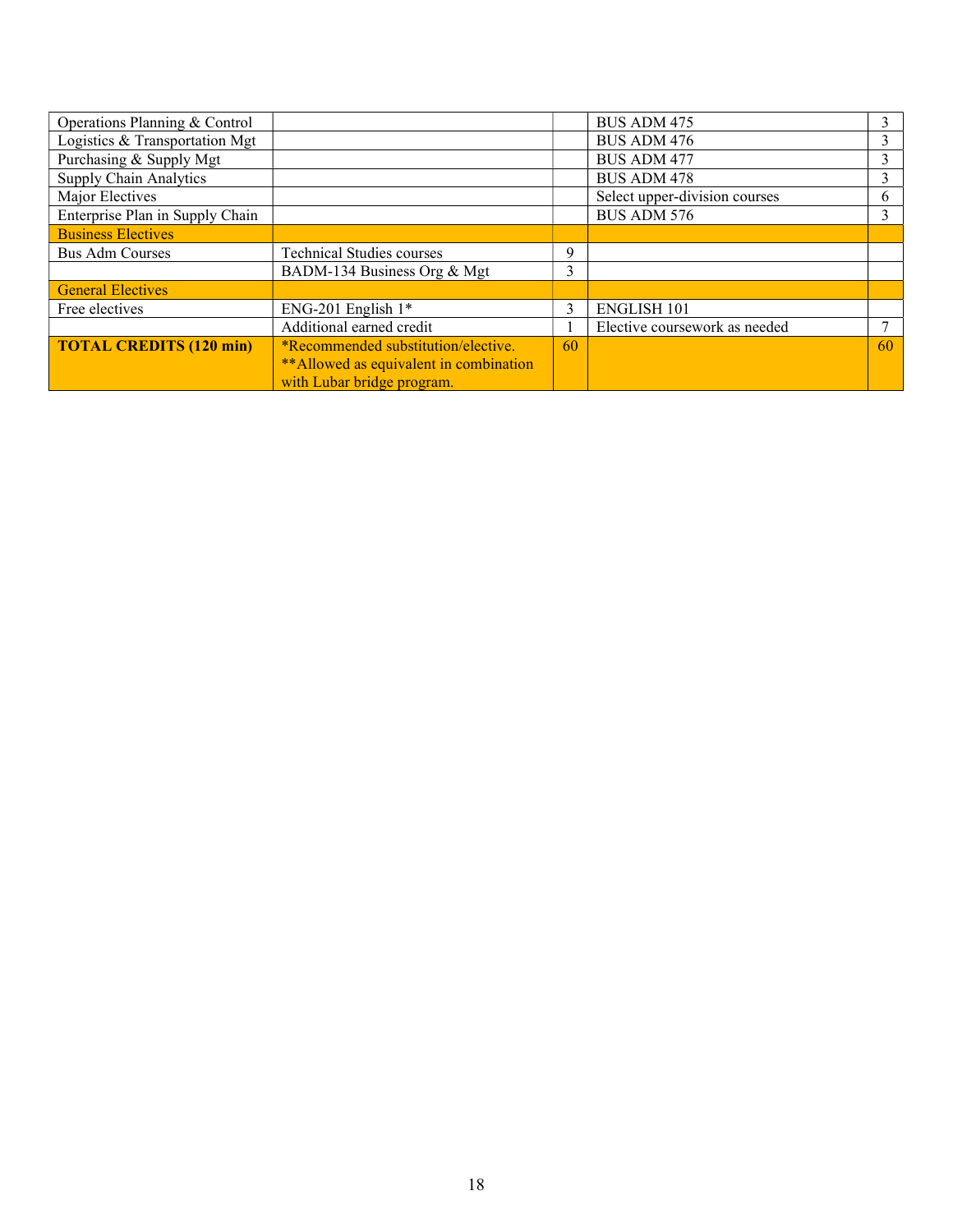#### Appendix B: University General Education Requirements (GER)

## Milwaukee Area Technical College (MATC) Business & Management Pathway AAS Business Management (10-102-3)

to

## The Board of Regents of the University of Wisconsin System on behalf of University of Wisconsin-Milwaukee (UWM) Lubar School of Business BBA Business Degrees (Accounting, Finance, General Business, Human Resources Management, Information Technology Management, Marketing, & Supply Chain & Operations Management)

General Education Requirements (GER) are intended to give structure to each student's education while providing the student the greatest possible freedom to design an individual academic program. These requirements include two major categories: competency and distribution.

Competency requirements are designed to assure proficiency in oral and written communication (OWC Parts A & B), quantitative literacy (QL Parts A & B), & foreign languages.

Distribution requirements are designed to provide students with a broad body of knowledge in the areas of the arts, humanities, natural sciences, and social sciences as a foundation for specialization.

The table below outlines the University of Wisconsin-Milwaukee's GER requirements. Note that College of Letters and Science majors must complete GER coursework above and beyond what is listed here. Some programs/majors will require specific coursework for certain competency and distribution requirements. Consult with an advisor early in your academic career to ensure that you choose the best coursework for your intended program of study.

| <b>GER Category</b>              | Min. Credits | <b>Fulfilled by</b>                                                       |
|----------------------------------|--------------|---------------------------------------------------------------------------|
| <b>Competency Requirements</b>   |              |                                                                           |
| OWC-A                            | $0 - 3$      | 1. C or higher in ENGLISH 102 or equivalent                               |
|                                  |              | 2. An appropriate score on the English Placement Test                     |
| OWC-B                            | 3            | An approved advanced course with a significant written or oral            |
|                                  |              | communication component.                                                  |
| QL-A                             | $0 - 3$      | 1. C or higher on approved math coursework at UWM or in transfer          |
|                                  |              | 2. Score of 30 or higher on the Mathematics Placement Test                |
| $QL-B$                           | 3            | An approved course as determined by the major. QL Part B courses          |
|                                  |              | make significant use of quantitative tools in the context of other course |
|                                  |              | material.                                                                 |
| Foreign Language                 | $0 - 8$      | 1. Successfully passing two consecutive years of high school-level        |
|                                  |              | instruction in a single foreign language,                                 |
|                                  |              | 2. Successfully passing two consecutive semesters of college-level        |
|                                  |              | instruction in a single foreign language, or                              |
|                                  |              | 3. Demonstrating foreign language ability equivalent to two semesters     |
|                                  |              | of a single foreign language by earning a satisfactory score on an        |
|                                  |              | approved placement, proficiency, departmental, or other                   |
|                                  |              | examination.                                                              |
| <b>Distribution Requirements</b> |              |                                                                           |
| Arts                             | 3            | A course in history, philosophy, theory, or practice of the creative and  |
|                                  |              | interpretive arts.                                                        |
| Humanities                       | 6            | Two courses from an approved list.                                        |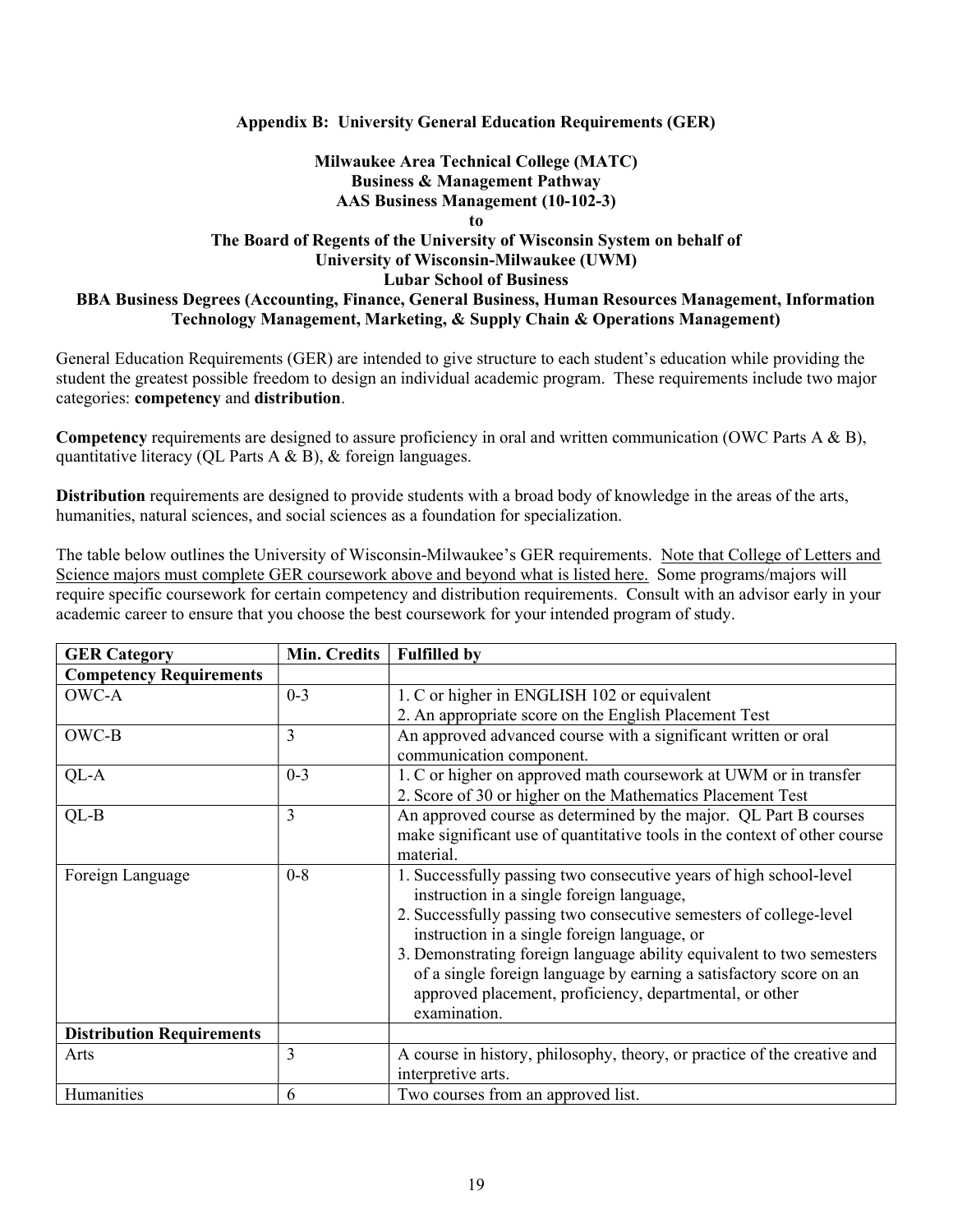| Natural Sciences          |         | At least two courses; one must include laboratory or field experience    |
|---------------------------|---------|--------------------------------------------------------------------------|
|                           |         | illustrating the generation and testing of data and the application of   |
|                           |         | concepts and knowledge to the solution of problems.                      |
| Social Sciences           |         | Two courses from an approved list.                                       |
| <b>Cultural Diversity</b> | $0 - 3$ | As part of the distribution requirements, one course must pertain to the |
|                           |         | study of the life experiences of African Americans, Latino/Hispanic      |
|                           |         | Americans, American Indians, or Asian Americans.                         |

## MATC GER Transfer Courses

The following list can be consulted to find MATC courses that meet UWM GER requirements. This list is not meant to be exhaustive. There may be additional MATC courses that are transferrable as GER equivalents. Please consult with an advisor; the Transfer Equivalency Database (TED) (ted.uwm.edu) offers a searchable database of GER transfer courses.

Competency—OWC-A:

ENG-202 English 2

Competency—OWC-B:

Competency—QL-A:

MATH-200 Intermediate Algebra MATH-201 College Algebra MATH-206 Contemporary Applications of Math

Competency—QL-B:

BADM-104 Business Statistics MATH-189 Introductory Statistics MATH-198 Calculus MATH-205 Finite Mathematics

Competency—Foreign Language:

ENG-197 Technical Reporting ENG-208 Technical Communications

MATH-230 College Algebra & Trig MATH-275 Math Exploration for Elem Tchrs 1

MATH-211 Survey in Calculus & Analytic Geometry MATH-231 Analytic Geometry & Calculus 1 MATH-260 Basic Statistics MATH-276 Math Exploration for Elem Tchrs 2

College coursework in a foreign language through the second semester.

Distribution-Arts:

ART-201 Understanding Art ENG-207 Creative Writing

Distribution—Humanities:

ENG-198 Speech ENG-213 American Literature to 1865 ENG-214 American Literature since 1865 ENG-215 Contemporary Literature ENG-217 World Literature in Translation ENG-218 African-American Literature 1

MUSIC-205 Music Appreciation SPEECH-212 Intro to Theater

ENG-219 African-American Literature 2 ENG-220 Native American Literature ENG-221 Native American Women in Literature ENG-222 Images of Women in Literature ENG-223 Afr-Am Lit by/about Black Women ENG-225 Holocaust Literature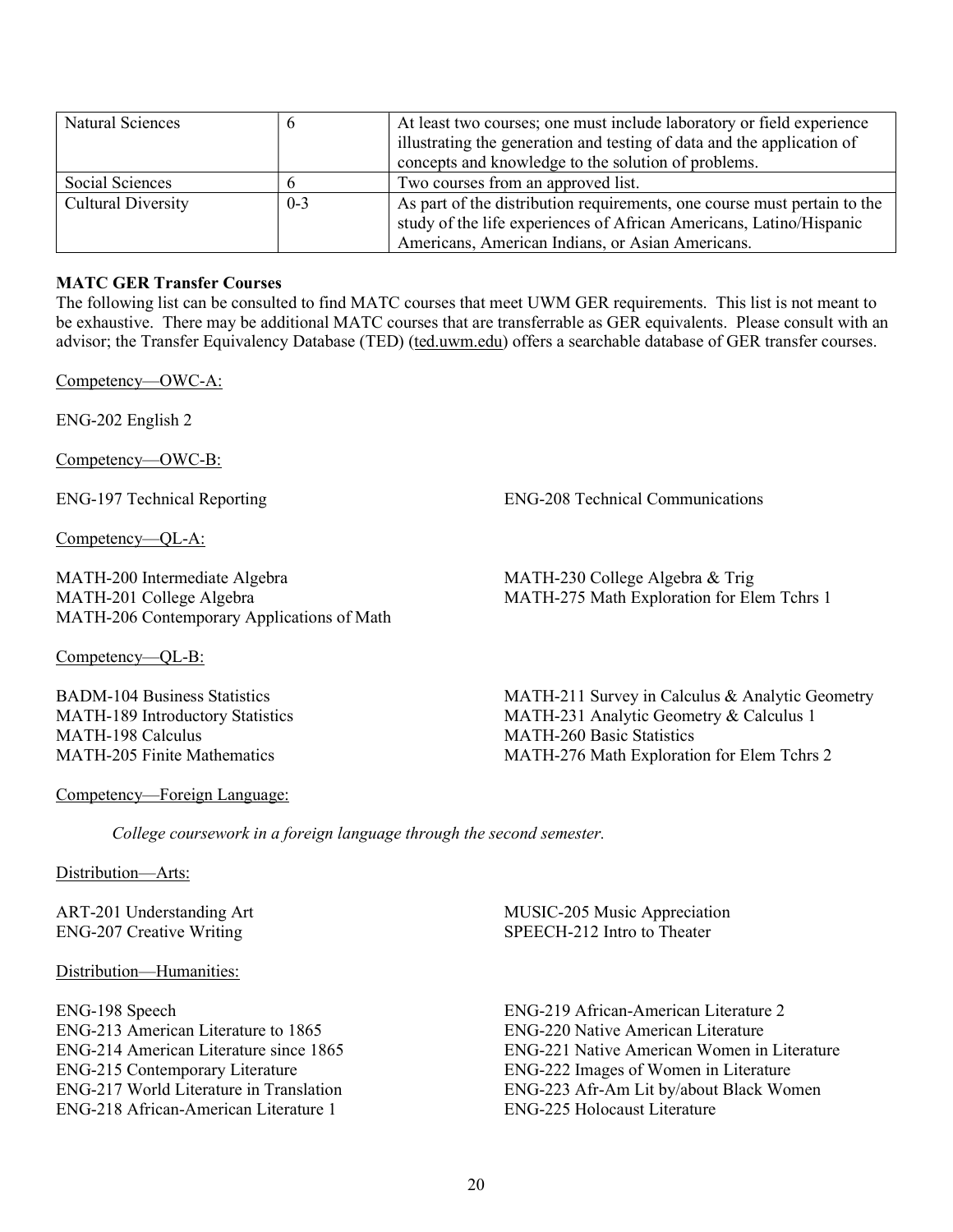ENG-235 Utopian & Science Fiction Lit ENG-240 Intro Modern Cinema HIST-201 Europe-Renaissance to Napoleon HIST-203 Western Civ to Napoleon HIST-204 Western Civ from Napoleon HIST-210 Women in American History HIST-214 African-American History 1 HIST-215 African-American History 2 HIST-228 World History to 1500

Distribution—Natural Sciences (+ indicates lab credit):

BIOSCI-177 Gen Anatomy & Physiology+ BIOSCI-179 Adv Anatomy & Physiology+ BIOSCI-189 Basic Anatomy BIOSCI-197 Microbiology+ BIOSCI-201 Anatomy & Physiology 1+ BIOSCI-202 Anatomy & Physiology 2+ BIOSCI-220 Intro to Nutritional Science BIOSCI-230 Intro to Nutrition Lab+ BIOSCI-236 Principles of Biology+ BIOSCI-257 Biology for Majors 1+ BIOSCI-258 Biology for Majors 2+ CHEM-186 Intro to Biochemistry+ CHEM-207 General Chemistry+ CHEM-208 Survey of Biochemistry+ CHEM-211 Chemistry 1+ CHEM-212 Chemistry 2+ GEOSCI-232 Earth Science

Distribution—Social Sciences:

BADM-134 Intro to Business ECON-195 Economics ECON-201 Prin of Microeconomics ECON-202 Prin of Macroeconomics ECON-215 Economics of Discrimination ECON-223 Ecological Economics ENG-196 Oral/Interpersonal Communication HIST-202 Europe-Napoleon to Present HIST-205 Contemporary World Affairs HIST-207 20<sup>th</sup> Century European History HIST-211 America through 1877 HIST-212 America since 1877 HIST-216 History American Minorities HIST-217 Contemporary Civil Rights HIST-218 Native American History/Culture HIST-219 Wisconsin Indians-Past-Present HIST-220 History of Capitalism & Labor HIST-231 Latin American History HIST-236 History of Vietnam War Years

- HIST-229 World History from 1500 SOCSCI-149 Ethics for Professions SOCSCI-166 Intro to Ethics SOCSCI-200 Intro to Ethical Issues SOCSCI-250 Intro to Philosophy SPEECH-201 Elements of Speech SPEECH-204 Communication & Leadership SPEECH-206 Intercultural Communications SPEECH-211 Oral Interpretation
- GEOSCI-233 Environmental Science GEOSCI-234 Earth Sciences Lab+ GEOSCI-243 Weather Fundamentals GEOSCI-244 Weather Fundamentals Lab+ GEOSCI-245 General Geology+ GEOSCI-246 Climate Change Fundamentals HORT-159 Survey of Herbaceous Plants MATH-205 Finite Mathematics MATH-231 Analytic Geometry & Calculus 1 PHYS-139 Survey of Physics PHYS-221 College Physics 1+ PHYS-222 College Physics 2+ PHYS-225 Introductory Astronomy PHYS-226 Observational Astronomy+ PHYS-274 Calculus-Based Physics 1+ PHYS-275 Calculus-Based Physics 2+
- POLICE-900 Intro to Criminal Justice PSYCH-159 Abnormal Psychology PSYCH-188 Developmental Psychology PSYCH-199 Psychology of Human Relations PSYCH-231 Introductory Psychology PSYCH-233 Social Psychology PSYCH-235 Psychology of Adjustment PSYCH-237 Child Psychology PSYCH-238 Life-Span Psychology SOCSCI-172 Intro Diversity Studies SOCSCI-197 Contemporary American Society SOCSCI-199 Psych of Human Relations SOCSCI-201 Prin of Microeconomics SOCSCI-202 Prin of Macroeconomics SOCSCI-203 Intro Sociology SOCSCI-204 Marriage & Family SOCSCI-206 Intro Cultural Anthropology SOCSCI-207 Intro Criminology SOCSCI-208 Global Cultures/Politics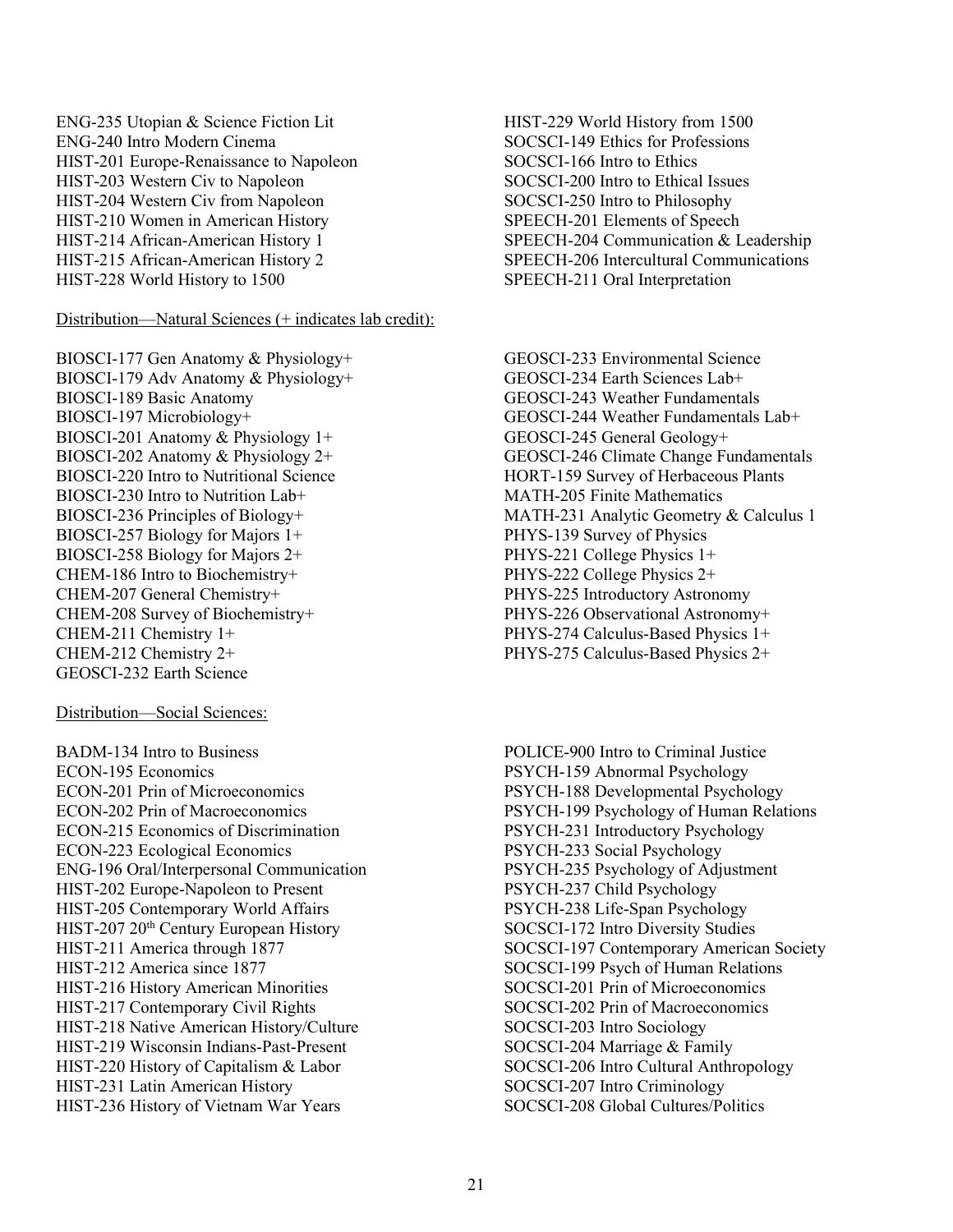SOCSCI-209 Sociology of Religion SOCSCI-210 Death & Dying SOCSCI-211 Intro to Women's Studies SOCSCI-214 Gender & Society SOCSCI-217 Valuing Diversity SOCSCI-221 American National Government

Cultural Diversity:

ECON-215 Economics of Discrimination ENG-218 African-American Literature 1 ENG-219 African-American Literature 2 ENG-220 Native American Literature ENG-221 Native American Women in Literature ENG-223 Afr-Am Lit by/about Black Women

SOCSCI-222 American State/Local Government SOCSCI-236 Juvenile Delinquency SOCSCI-241 World Geography SOCSCI-242 African-American Social Thought SOCSCI-246 Human Sexuality SPEECH-203 Interpersonal Communication

HIST-214 African-American History 1 HIST-215 African-American History 2 HIST-218 Native American History/Culture HIST-219 Wisconsin Indians-Past-Present SOCSCI-172 Intro Diversity Studies